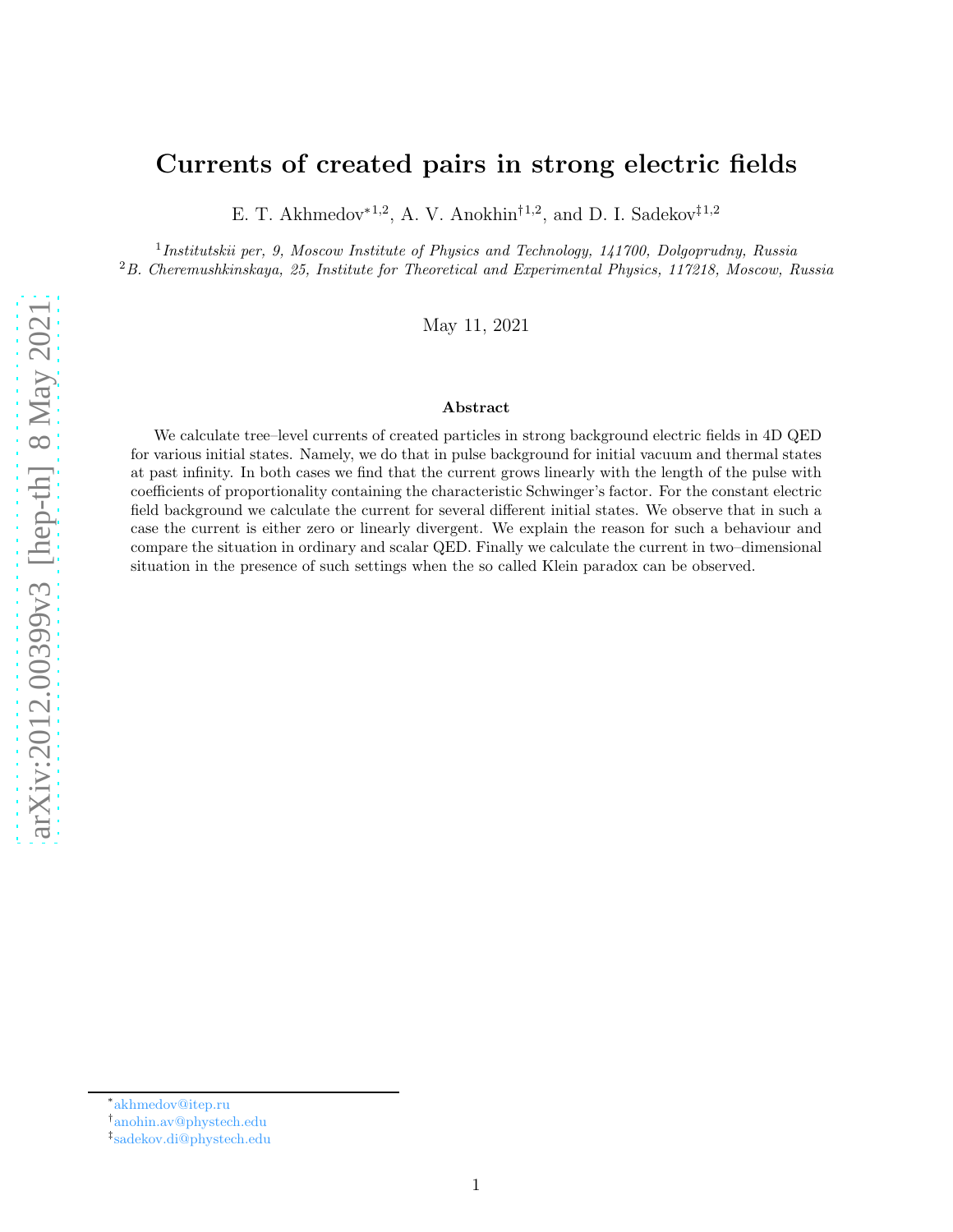# Contents

|          | Introduction                                                                                            | $\overline{2}$                                                                         |
|----------|---------------------------------------------------------------------------------------------------------|----------------------------------------------------------------------------------------|
| $\bf{2}$ | Pulse background<br>2.1<br>2.2<br>2.3<br>2.4<br>Tree-level current for the thermal initial state<br>2.5 | $\bf{3}$<br>3<br>$\overline{4}$<br>$\overline{6}$<br>$6\overline{6}$<br>$\overline{7}$ |
| 3        | Constant electric field background<br>3.1<br>3.2<br>3.3                                                 | 9<br>9<br><b>10</b><br>11                                                              |
|          | Comment about the theory with scalars instead of fermions                                               | 12                                                                                     |
| 5        | Conclusion                                                                                              | 14                                                                                     |
| 6        | Acknowledgements                                                                                        | 15                                                                                     |
|          | A Klein paradox<br>A.2                                                                                  | 15<br><b>15</b><br><b>16</b><br>17                                                     |

# <span id="page-1-0"></span>1 Introduction

The proper quantities to calculate and measure in strong background fields are correlation functions rather than scattering amplitudes. Otherwise there is no cancellation of the IR divergences due to soft quanta [\[1\]](#page-16-1), [\[2\]](#page-16-2). Hence, tree–level scattering amplitudes are physically meaningful only when the pair production rate is very small and observed for short enough time.

It goes without saying that in non–stationary situations (including pair creating background fields) one has to use Schwinger–Keldysh diagrammatic technique rather than the Feynman one. While the latter one is designed for the calculation of the amplitudes and corresponding cross–section, the former technique is suitable for the calculation of the correlation functions.

The goal of the present note is to calculate tree–level currents of the created pairs in various strong background electric fields in QED. The consideration of the phenomenon in question has started with the famous Klein paradox  $\lceil 3 \rceil$  (see also appendix [A\)](#page-14-1), but we provide our considerations in a bit different settings.

Tree–level currents in QED and scalar QED has been considered in many places. For an incomplete list of references see e.g. [\[4\]](#page-16-4), [\[5\]](#page-16-5), [\[6\]](#page-17-0), [\[7\]](#page-17-1), [\[8\]](#page-17-2), [\[9\]](#page-17-3), [\[10\]](#page-17-4), [\[11\]](#page-17-5), [\[12\]](#page-17-6) and also [\[13,](#page-17-7) [14\]](#page-17-8). However, we would like to study the dependence of the behaviour of the current on the choice of the initial state. And our eventual goal is to consider loop corrections to the current. Such loop corrections in scalar QED has been considered in  $\left[15\right]$  and  $\left[16\right]$ . There observations has been made that the corrections grow with time and become comparable to the tree–level values for a long enough period of quanta creation.

We consider the four-dimensional QED in background electric fields:

$$
S = \int d^4x \left( -\frac{1}{4} F_{\mu\nu} F^{\mu\nu} + \bar{\psi} (i\gamma^{\mu} D_{\mu} - m) \psi - j^{\mu,cl} A_{\mu} \right), \tag{1.1}
$$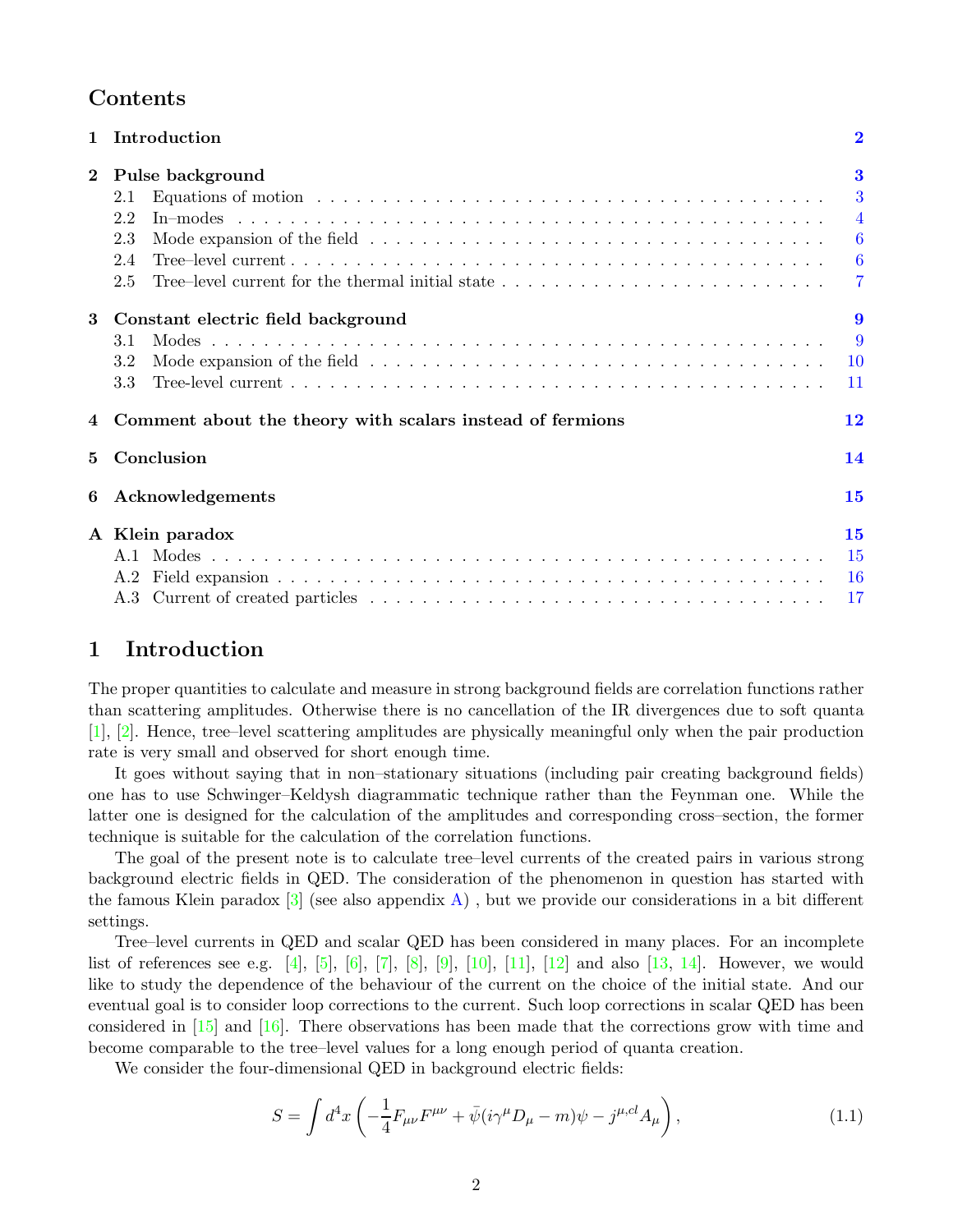We use the standard notations:

$$
F_{\mu\nu} = \partial_{\mu}A_{\nu} - \partial_{\nu}A_{\mu}; \ \ D_{\mu} = \partial_{\mu} + ieA_{\mu}.
$$
\n(1.2)

and choose the following representation of Dirac gamma matrices:

$$
\gamma^0 = \begin{pmatrix} 1 & 0 \\ 0 & -1 \end{pmatrix}; \quad \gamma^i = \begin{pmatrix} o & \sigma_i \\ -\sigma_i & 0 \end{pmatrix}.
$$
 (1.3)

We consider the classical background electric field,  $A_{\mu}^{cl}$ , which solves the Maxwell equation,

$$
\partial_{\mu}F^{\mu\nu,cl} = j^{\nu,cl},\tag{1.4}
$$

with an external source. In this note we consider gauge fields as classical fixed backgrounds. Only fermions are dynamical.

We consider two types of strong electric fields and corresponding  $j^{\mu,cl}$  [\[17\]](#page-17-11). In the section two we study the pulse background, In the section three we consider the constant field background. While in the pulse background there is an obvious choice of the initial state<sup>[1](#page-2-2)</sup>, in the constant background the situation is ambiguous. In fact, in the latter situation there are no plane wave solutions. Hence, there are no positive and negative energy modes in ordinary sense. To restrict possible choices of initial states in the constant electric field background, we impose an additional constraint of proper Hadamard behaviour, as we call it here. Such a restriction physically consists in the demand that quantum fields of sufficiently large energies should be insensitive to a background. In appendix we use our approach to study the Klein paradox.

# <span id="page-2-0"></span>2 Pulse background

In this section we consider the electric pulse background:

$$
A_{\mu}^{cl} = \left(0, 0, 0, ET \tanh\left(\frac{t}{T}\right)\right), \quad E_{\mu}^{cl} = \left(0, 0, 0, \frac{E}{\cosh^2\left(\frac{t}{T}\right)}\right). \tag{2.1}
$$

<span id="page-2-1"></span>The constant electric field will be considered in the next section.

## 2.1 Equations of motion

Equations of motion for the fermion field are as follows:

$$
\left(i\gamma^{\mu}\partial_{\mu} - e\gamma^{\mu}A^{cl}_{\mu} - m\right)\psi(t,x) = 0.
$$
\n(2.2)

The modes  $[2, 12, 13, 18]$  $[2, 12, 13, 18]$  $[2, 12, 13, 18]$  $[2, 12, 13, 18]$  $[2, 12, 13, 18]$  $[2, 12, 13, 18]$  can be represented as:

$$
\psi_p(t,x) = \psi_p(t) e^{i\mathbf{p}x},\tag{2.3}
$$

where  $\psi_{\mathbf{p}}(t)$  solves:

<span id="page-2-3"></span>
$$
\left[i\gamma^{0}\partial_{t} - (\gamma \mathbf{P}) - m\right]\psi_{\mathbf{p}}(t) = 0, \qquad (2.4)
$$

and we have defined the physical momentum:

$$
\boldsymbol{P} = \left(p_1, p_2, p_3 + e\boldsymbol{E}\boldsymbol{T} \tanh\left[\frac{t}{T}\right]\right). \tag{2.5}
$$

<span id="page-2-2"></span><sup>&</sup>lt;sup>1</sup>In the pulse background as initial states we choose the ground and thermal states for the in–modes.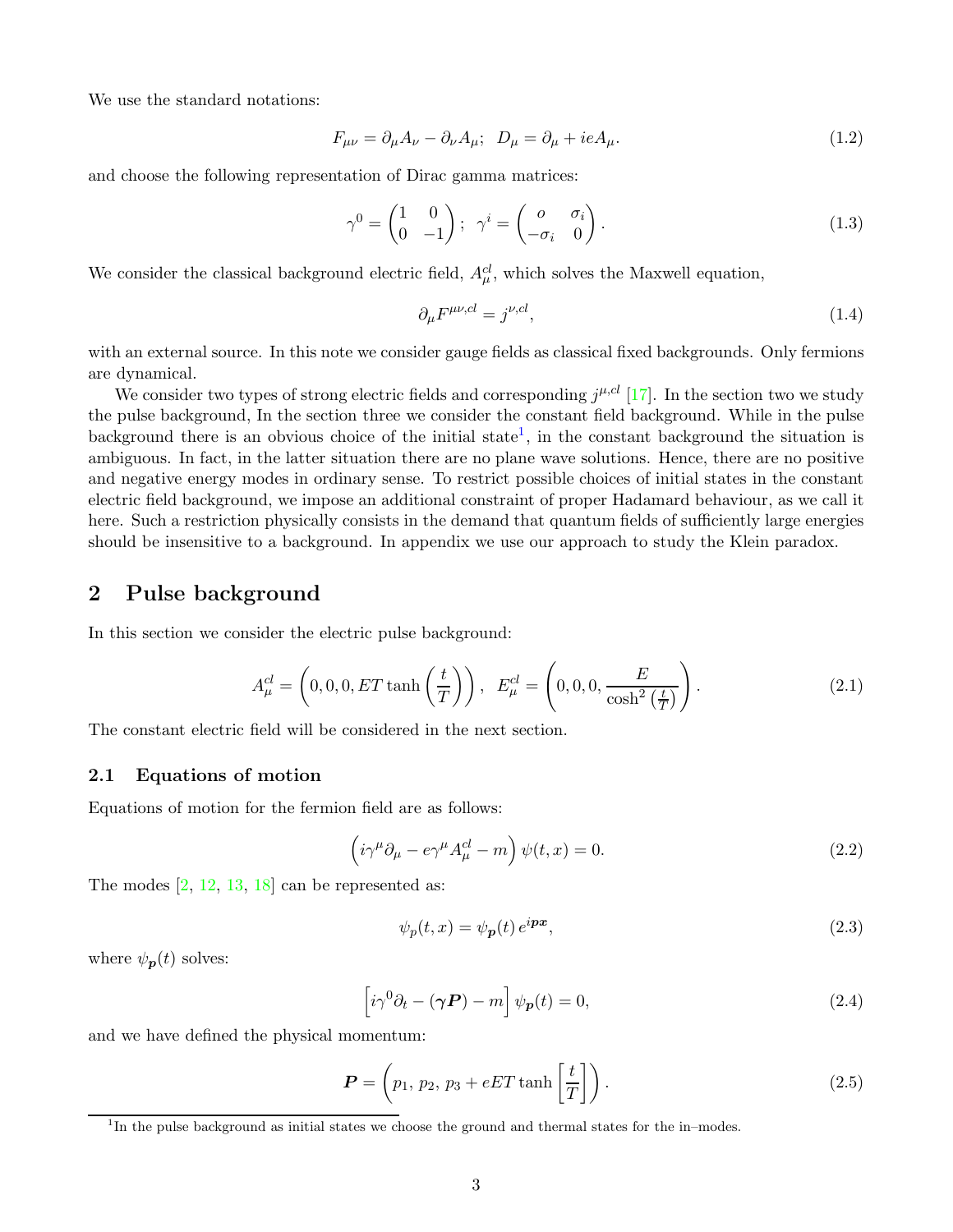Introducing the new function  $\phi_{p}(t)$ :

<span id="page-3-4"></span>
$$
\psi_{\mathbf{p}}(t) = \left[ i\gamma^0 \partial_t - (\gamma \mathbf{P}) + m \right] \phi_{\mathbf{p}}(t), \tag{2.6}
$$

we rewrite the equation  $(2.4)$  as

<span id="page-3-6"></span>
$$
\left[\partial_t^2 + p_1^2 + p_2^2 + \left(p_3 + eET \tanh\left(\frac{t}{T}\right)\right)^2 + m^2 + i\gamma^0\gamma^3 \frac{eE}{\cosh^2\left(\frac{t}{T}\right)}\right]\phi_p(t) = 0.
$$
 (2.7)

Finally, we look for solutions of the last equation in the form:

<span id="page-3-2"></span>
$$
\phi_p(t) = F_p^+(t)\chi^{1,2}; \ \ \phi_p(t) = F_p^-(t)\chi^{3,4},\tag{2.8}
$$

where

<span id="page-3-3"></span>
$$
\chi^{1} = \begin{pmatrix} 1 \\ 0 \\ 1 \\ 0 \end{pmatrix}; \ \ \chi^{2} = \begin{pmatrix} 0 \\ 1 \\ 0 \\ -1 \end{pmatrix}; \ \ \chi^{3} = \begin{pmatrix} 0 \\ 1 \\ 0 \\ 1 \end{pmatrix}; \ \ \chi^{1} = \begin{pmatrix} 1 \\ 0 \\ -1 \\ 0 \end{pmatrix}, \tag{2.9}
$$

and

$$
\gamma^0 \gamma^3 \chi^{1,2} = \chi^{1,2}; \ \ \gamma^0 \gamma^3 \chi^{3,4} = -\chi^{3,4}.\tag{2.10}
$$

As a result, we get that

<span id="page-3-1"></span>
$$
\left\{\partial_t^2 + p_1^2 + p_2^2 + \left[p_3 + eET \tanh\left(\frac{t}{T}\right)\right]^2 + m^2 \pm i \frac{eE}{\cosh^2\left(\frac{t}{T}\right)}\right\} F_p^{\pm}(t) = 0.
$$
 (2.11)

Each of the second–order differential equations  $(2.11)$  has two independent solutions, which determine the modes of the Dirac field.

### <span id="page-3-0"></span>2.2 In–modes

We choose the so-called in-modes, which correspond to asymptotically plane waves at past infinity. We will see that for them the electric current is zero at past infinity, but, then, it is generated at the future inifinity.

In the equation [\(2.11\)](#page-3-1) it is convenient to make the change of variables  $x = e^{\frac{2t}{T}}$  and introduce the following set of notations:

<span id="page-3-5"></span>
$$
\begin{cases}\np_{\perp}^{2} = p_{1}^{2} + p_{2}^{2} & \left(\gamma_{-} = i\theta - \frac{iT}{2}(w_{-} - w_{+})\right) \\
P_{3}(t) = p_{3} + eET \tanh\left(\frac{t}{T}\right) & \beta_{+} = -i\theta - \frac{iT}{2}(w_{-} + w_{+}) \\
p_{3\pm} = p_{3} \pm eET & \gamma_{+} = -i\theta - \frac{iT}{2}(w_{-} - w_{+}) \\
w_{+} = \sqrt{p_{1}^{2} + p_{2}^{2} + m^{2} + (p_{3} + eET)^{2}} & \beta_{-} = i\theta + \frac{iT}{2}(w_{-} - w_{+}) \\
\theta = eET^{2}; \quad \delta = 1 - iw_{-}T & \beta_{+} = -i\theta + \frac{iT}{2}(w_{-} + w_{+}) \\
\beta_{-} = i\theta - \frac{iT}{2}(w_{-} + w_{+}) & \overline{\gamma}_{+} = -i\theta + \frac{iT}{2}(w_{-} - w_{+}) \\
\overline{\gamma}_{+} = -i\theta + \frac{iT}{2}(w_{-} + w_{+}).\n\end{cases} (2.12)
$$

Then the solution of  $(2.11)$  can be expressed in the form:

$$
\begin{cases} F_p^+(t) = e^{iw_-t} (1+x)^{-i\theta} g^+(x) \\ F_p^-(t) = e^{iw_-t} (1+x)^{i\theta} g^-(x). \end{cases}
$$
\n(2.13)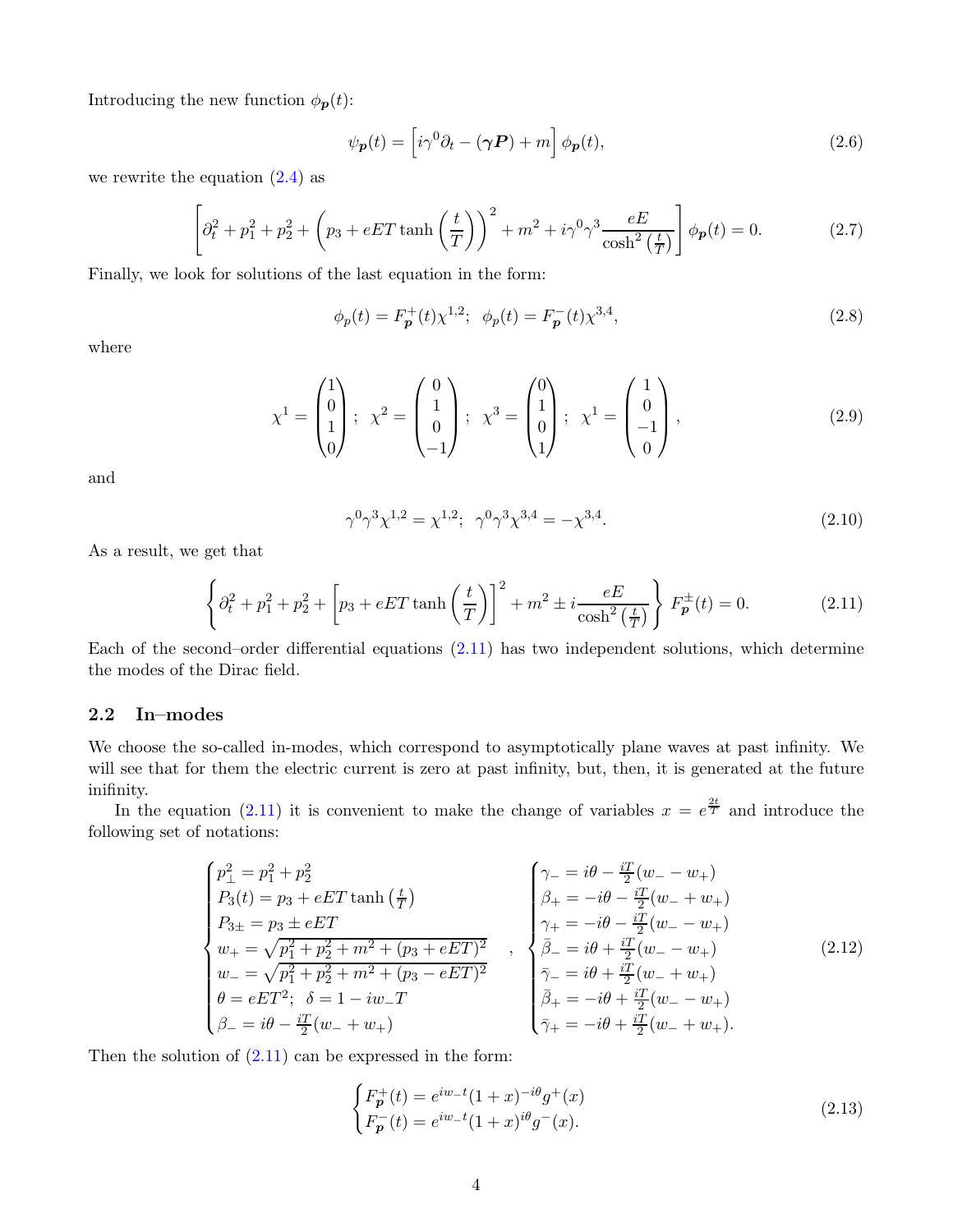Where  $g^{\pm}(x)$  obey:

$$
\left\{x\left(1+x\right)\partial_{x}^{2}+\left[\delta+\left(1+\beta_{\pm}+\gamma_{\pm}\right)\right]x+\beta_{\pm}\gamma_{\pm}\right\}g^{\pm}(x)=0.\tag{2.14}
$$

Then solutions of  $(2.11)$  are:

$$
F_{\mathbf{p}}^{+}(t) = C_{1} e^{iw_{-}t} \left(1 + e^{2\frac{t}{T}}\right)^{-i\theta} {}_{1}F_{2} \left(\beta_{+}, \gamma_{+}, \delta; -e^{2\frac{t}{T}}\right) +
$$
  
+ 
$$
C_{2} e^{-iw_{-}t} \left(1 + e^{2\frac{t}{T}}\right)^{-i\theta} {}_{1}F_{2} \left(\bar{\beta}_{+}, \bar{\gamma}_{+}, 2 - \delta; -e^{2\frac{t}{T}}\right),
$$
 (2.15)

and

$$
F_{\mathbf{p}}^{-}(t) = \bar{C}_{1} e^{iw_{-}t} \left( 1 + e^{2\frac{t}{T}} \right)^{i\theta} {}_{1}F_{2} \left( \beta_{-}, \gamma_{-}, \delta; -e^{2\frac{t}{T}} \right) + + \bar{C}_{2} e^{-iw_{-}t} \left( 1 + e^{2\frac{t}{T}} \right)^{i\theta} {}_{1}F_{2} \left( \bar{\beta}_{-}, \bar{\gamma}_{-}, 2 - \delta; -e^{2\frac{t}{T}} \right),
$$
(2.16)

where  ${}_1F_2(\beta, \gamma, \delta; z)$  is the hypergeometric function.

The in-modes correspond to:

$$
\begin{cases}\nF_{\mathbf{p},-}^{+}(t) = e^{-iw_{-}t} \left(1 + e^{2\frac{t}{T}}\right)^{-i\theta} {}_{1}F_{2} \left(\bar{\beta}_{+}, \bar{\gamma}_{+}, 2 - \delta; -e^{2\frac{t}{T}}\right) \\
F_{\mathbf{p},+}^{-}(t) = e^{iw_{-}t} \left(1 + e^{2\frac{t}{T}}\right)^{i\theta} {}_{1}F_{2} \left(\beta_{-}, \gamma_{-}, \delta; -e^{2\frac{t}{T}}\right),\n\end{cases}
$$
\n(2.17)

and behave as  $F^{\pm} \sim e^{\mp i w_{\pm} t}$  at past infinity, i.e. as  $t \to -\infty$ .

Using  $(2.8)$ ,  $(2.9)$  and  $(2.6)$ , for the fermion modes we get:

$$
\psi_{p,1}^{(+)}(t) = A^{+} \begin{pmatrix} i\partial_{t} - (P_{3} - m) \\ -p_{1} - ip_{2} \\ -i\partial_{t} + (P_{3} + m) \\ p_{1} + ip_{2} \end{pmatrix} F_{p,-}^{+}(t), \quad \psi_{p,2}^{(+)}(t) = A^{+} \begin{pmatrix} p_{1} - ip_{2} \\ i\partial_{t} - (P_{3} - m) \\ p_{1} - ip_{2} \\ i\partial_{t} - (P_{3} + m) \end{pmatrix} F_{p,-}^{+}(t), \tag{2.18}
$$

$$
\psi_{p,1}^{(-)}(t) = A^{-} \begin{pmatrix} -p_1 + ip_2 \\ i\partial_t + (P_3 + m) \\ p_1 - ip_2 \\ -i\partial_t - (P_3 - m) \end{pmatrix} F_{p,+}^{-}(t), \quad \psi_{p,2}^{(-)}(t) = A^{-} \begin{pmatrix} i\partial_t + (P_3 + m) \\ p_1 + ip_2 \\ i\partial_t + (P_3 - m) \\ p_1 + ip_2 \end{pmatrix} F_{p,+}^{-}(t), \tag{2.19}
$$

where  $P_3$  is defined in  $(2.12)$ .

The normalization conditions for the obtained solutions are:

<span id="page-4-0"></span>
$$
2\left[\left|\partial_{t}F_{\mathbf{p},-}^{+}(t)\right|^{2}+\left(p_{\perp}^{2}+P_{3}^{2}(t)+m^{2}\right)\left|F_{\mathbf{p},-}^{+}(t)\right|^{2}+\right.
$$
  
+ $iP_{3}(t)\left(\partial_{t}F_{\mathbf{p},-}^{+*}(t)F_{\mathbf{p},-}^{+}(t)-\partial_{t}F_{\mathbf{p},-}^{+}(t)F_{\mathbf{p},-}^{+*}(t)\right)\right]=\frac{1}{|A^{+}|^{2}},$   

$$
2\left[\left|\partial_{t}F_{\mathbf{p},+}^{-}(t)\right|^{2}+\left(p_{\perp}^{2}+P_{3}^{2}(t)+m^{2}\right)\left|F_{\mathbf{p},+}^{-}(t)\right|^{2}-\right.
$$
  

$$
-iP_{3}(t)\left(\partial_{t}F_{\mathbf{p},+}^{-*}(t)F_{\mathbf{p},+}^{-}(t)-\partial_{t}F_{\mathbf{p},+}^{-}(t)F_{\mathbf{p},+}^{-*}(t)\right)\right]=\frac{1}{|A^{-}|^{2}},
$$
(2.21)

in accordance with the canonical commutation relations, as we will see below. The normalization coefficients  $A^+$ ,  $A^-$  are time-independent, as follows from the equations of motion.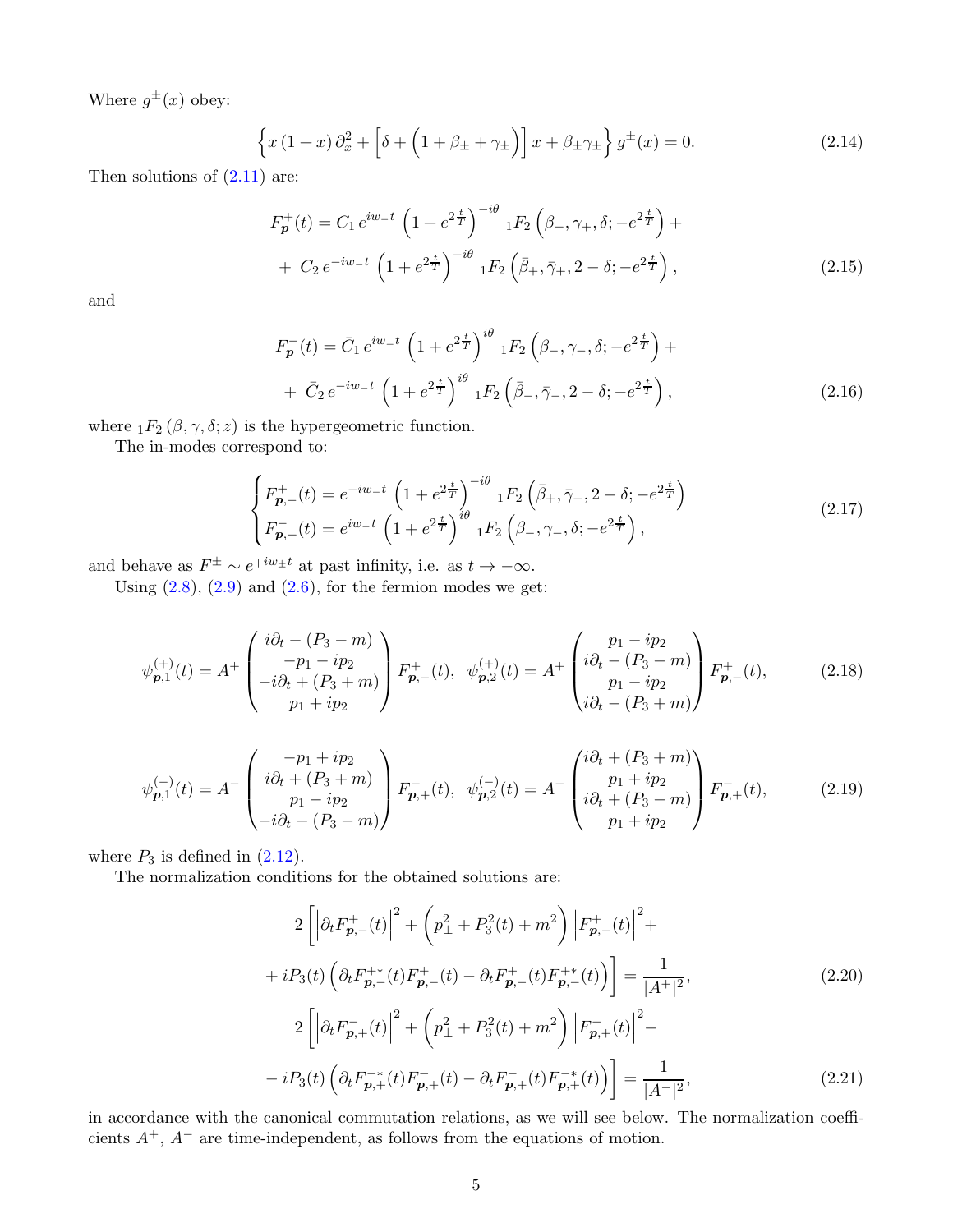### <span id="page-5-0"></span>2.3 Mode expansion of the field

We quantize the fermion field in the standard way:

<span id="page-5-4"></span>
$$
\Psi_a(x,t) = \int \frac{d^3 p}{(2\pi)^3} \sum_{s=1}^2 \left[ a_{\mathbf{p},s} \psi_{\mathbf{p},s,a}^{(+)}(t) e^{i\mathbf{p}\mathbf{x}} + b_{\mathbf{p},s}^{\dagger} \psi_{-\mathbf{p},s,a}^{(-)}(t) e^{-i\mathbf{p}\mathbf{x}} \right],\tag{2.22}
$$

where:

$$
\left\{ a_{\boldsymbol{p},s}, a_{\boldsymbol{k},r}^{\dagger} \right\} = \left\{ b_{\boldsymbol{p},s}, b_{\boldsymbol{k},r}^{\dagger} \right\} = (2\pi)^3 \delta(\boldsymbol{p} - \boldsymbol{k}) \delta_{s,r},\tag{2.23}
$$

From these relations it follows that:

$$
\left\{\Psi_a(x,t),\Psi_b^{\dagger}(y,t)\right\} = \delta(\boldsymbol{x}-\boldsymbol{y})\delta_{a,b}.
$$
\n(2.24)

In fact, anti-commutator can be represented as:

$$
\left\{\Psi_a(x,t),\Psi_b^{\dagger}(y,t)\right\} = \int \frac{d^3p}{(2\pi)^3} \sum_{s=1}^2 \left[\psi_{\mathbf{p},s,a}^{(+)}(t)\psi_{\mathbf{p},s,b}^{(+)}(t) + \psi_{\mathbf{p},s,a}^{(-)}(t)\psi_{\mathbf{p},s,b}^{(-)*}(t)\right] e^{i\mathbf{p}(\mathbf{x}-\mathbf{y})}.\tag{2.25}
$$

Using the Dirac equation [\(2.4\)](#page-2-3) and the relation  $\psi_{p,s}^{(-)}(t) = -i\gamma_0\gamma_2 \left(\psi_{p,s}^{(+)}(t)\right)^*$ , one can obtain the identity:

$$
i\gamma^{0}\partial_{t}\left(\sum_{s=1}^{2}\left[\psi_{\mathbf{p},s,a}^{(+)}(t)\psi_{\mathbf{p},s,b}^{(+)\ast}(t)+\psi_{\mathbf{p},s,a}^{(-)}(t)\psi_{\mathbf{p},s,b}^{(-)\ast}(t)\right]\right)=0.\tag{2.26}
$$

As a result, the canonical commutation relations for the fermion field follow. The normalization constant can be found at  $t = -\infty$  and are equal to:

$$
A = |A^{\pm}| = \frac{1}{\sqrt{2p_{\perp}^{2} + \left(m + P_{3-} - \sqrt{m^{2} + p_{\perp}^{2} + P_{3-}^{2}}\right)^{2} + \left(m - P_{3-} + \sqrt{m^{2} + p_{\perp}^{2} + P_{3-}^{2}}\right)^{2}}},
$$
(2.27)

in accordance with the statement at the end of the previous subsection.

#### <span id="page-5-1"></span>2.4 Tree–level current

Due to the transverse rotational symmetry in the electric pulse background under consideration, it is clear that only the third component of the current can be non-zero. It is equal to:

<span id="page-5-3"></span>
$$
\langle J^3 \rangle_{\text{tree}} \equiv \langle \bar{\Psi} \gamma^3 \Psi \rangle_{\text{tree}} = \int \frac{d^3 p}{(2\pi)^3} \sum_{s=1}^2 \psi_{\boldsymbol{p},s}^{(-)\dagger}(t) \gamma^0 \gamma^3 \psi_{\boldsymbol{p},s}^{(-)}(t) = \tag{2.28}
$$

$$
= -4|A|^2 \int \frac{d^3p}{(2\pi)^3} \left\{ \left[ m^2 + p_\perp^2 - P_3^2(t) \right] |F_{\mathbf{p},+}^{-}(t)|^2 - |\partial_t F_{\mathbf{p},+}^{-}(t)|^2 + \right. \\ \left. + iP_3(t) \left[ \partial_t F_{\mathbf{p},+}^{-,*}(t) F_{\mathbf{p},+}^{-}(t) - \partial_t F_{\mathbf{p},+}^{-,*}(t) F_{\mathbf{p},+}^{-,*}(t) \right] \right\} . \tag{2.29}
$$

Using the second normalization condition  $(2.21)$ , one obtains that:

<span id="page-5-2"></span>
$$
\langle J^3 \rangle_{\text{tree}} = 2 \int \frac{d^3 p}{(2\pi)^3} \left[ 1 - 4|A|^2 \left( m^2 + p_1^2 + p_2^2 \right) |F_{\mathbf{p},+}^{-}(t)|^2 \right] =
$$
  
= 
$$
2 \int \frac{d^3 p}{(2\pi)^3} \left( 1 - 4|A|^2 \left( m^2 + p_\perp^2 \right) \left| {}_1F_2 \left( \beta_-, \gamma_-, \delta; -e^{2\frac{t}{T}} \right) \right|^2 \right).
$$
 (2.30)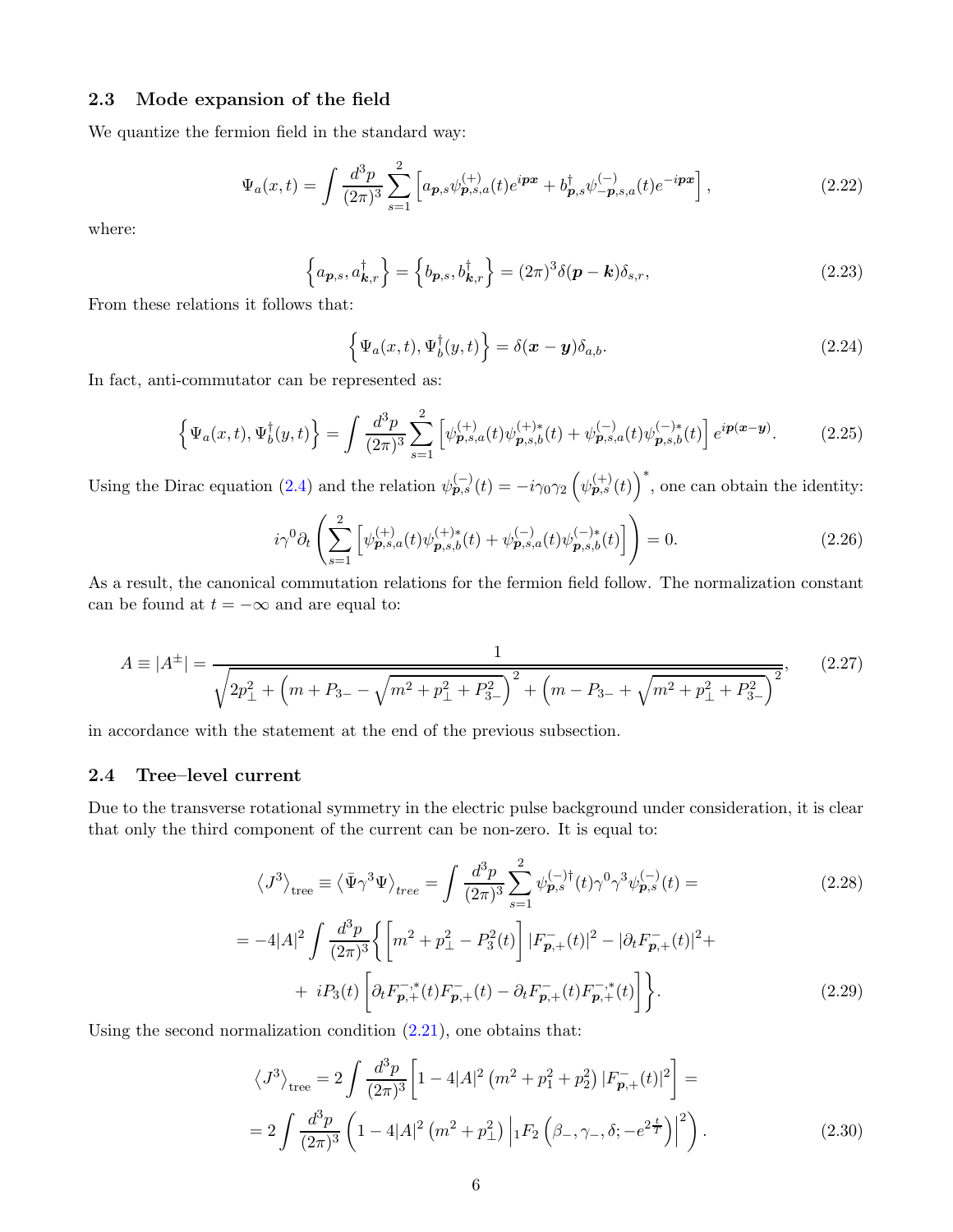Expression [\(2.30\)](#page-5-2) provides the exact tree–level current for any t. From it follows that the current at past infinity  $t \to -\infty$  is equal to:

$$
\langle J^3 \rangle_{\text{tree}}^{t \to -\infty} \approx 2 \int \frac{d^2 p_\perp dP_{3-}}{(2\pi)^3} \frac{-P_{3-}}{\sqrt{m^2 + p_\perp^2 + P_{3-}^2}} = 0,\tag{2.31}
$$

as is expected for the in–modes.

Let us calculate now the current as  $t \to +\infty$ . Using the following relation for the hypergeometric function (see e.g.  $[19]$ ):

$$
{}_{1}F_{2}(a,b,c;x) = (-x)^{-a} \frac{\Gamma(c)\Gamma(b-a)}{\Gamma(c-a)\Gamma(b)} {}_{1}F_{2}\left(a,1+a-c,1+a-b;\frac{1}{x}\right) ++ (-x)^{-b} \frac{\Gamma(c)\Gamma(a-b)}{\Gamma(c-b)\Gamma(a)} {}_{1}F_{2}\left(b,1+b-c,1+b-a;\frac{1}{x}\right), \quad a-b \notin \mathbb{Z},
$$
\n(2.32)

one finds that:

$$
{}_1F_2\Big(a,b,c;x\to-\infty\Big) \approx (-x)^{-a}\frac{\Gamma(c)\Gamma(b-a)}{\Gamma(c-a)\Gamma(b)} + (-x)^{-b}\frac{\Gamma(c)\Gamma(a-b)}{\Gamma(c-b)\Gamma(a)}.\tag{2.33}
$$

It allows one to simplify the expression for the current at  $t \to +\infty$ :

<span id="page-6-1"></span>
$$
\langle J^3 \rangle_{\text{tree}}^{t \to +\infty} \approx 2 \int \frac{p_\perp dp_\perp dp_3}{(2\pi)^2} \left\{ 1 - (m^2 + p_\perp^2) \times \right.
$$
  

$$
\times \frac{w_- \left[ -w_+ + P_{3+} \left( \coth \left( \pi T w_- \right) \coth \left( \pi T w_+ \right) - \frac{\cosh \left( 2\pi E e T^2 \right)}{\sinh \left( \pi T w_- \right) \sinh \left( \pi T w_+ \right)} \right) \right]}{w_+ (P_{3-} - w_-) \left[ m^2 + p_\perp^2 + P_{3-} (P_{3-} - w_-) \right]} \right\}.
$$
 (2.34)

The integral [\(2.34\)](#page-6-1) is convergent, and the main contribution to the  $p_3$  integral is coming from  $|p_3| < eET$ . We estimate the current in the approximation of long pulse  $T$  and small mass  $m$ :

<span id="page-6-2"></span>
$$
eET^2 \gg 1, \quad eET \gg m. \tag{2.35}
$$

Changing the variables  $p_3 \rightarrow P_{3-}$  in [\(2.34\)](#page-6-1) and using

$$
\lim_{x \to \infty} \frac{\cosh(x + a + b)\cosh(x + a - b) - \cosh(2x)}{\sinh(x + a + b)\sinh(x + a - b)} - 1 = -2e^{-2a},
$$
\n(2.36)

one can find that:

$$
\langle J^3 \rangle_{\text{tree}}^{t \to +\infty} \simeq \frac{2}{(2\pi)^2} \int_0^{+\infty} dp_\perp \int_{-eET}^{eET} dp_3 \left( e^{-\frac{\pi m^2}{eE}} e^{-\frac{\pi p_\perp^2}{eE}} p_\perp \right) \simeq \frac{(eE)^2 T}{2\pi^3} e^{-\frac{\pi m^2}{eE}} \tag{2.37}
$$

up to terms of the highest order in  $\frac{1}{T}$ . This result agrees with the one found in [\[4\]](#page-16-4), [\[5\]](#page-16-5), [\[6\]](#page-17-0), [\[7\]](#page-17-1), [\[8\]](#page-17-2), [\[9\]](#page-17-3), [\[10\]](#page-17-4), [\[11\]](#page-17-5), [\[12\]](#page-17-6), [\[20\]](#page-17-14) in ordinary and scalar QED.

### <span id="page-6-0"></span>2.5 Tree–level current for the thermal initial state

In this section we consider the thermal initial state at past infinity:

$$
\langle a_{\boldsymbol{p},s}^{\dagger} a_{\boldsymbol{k},r} \rangle = \langle b_{\boldsymbol{p},s}^{\dagger} b_{\boldsymbol{k},r} \rangle = (2\pi)^3 \frac{\delta_{s,r} \delta(\boldsymbol{p} - \boldsymbol{k})}{e^{\beta w(\boldsymbol{p},t)} + 1} \equiv (2\pi)^3 \delta_{s,r} \delta(\boldsymbol{p} - \boldsymbol{k}) n(\boldsymbol{p},t), \tag{2.38}
$$

$$
\langle a_{\boldsymbol{p},s} a_{\boldsymbol{k},r}^{\dagger} \rangle = \langle b_{\boldsymbol{p},s} b_{\boldsymbol{k},r}^{\dagger} \rangle = (2\pi)^3 \frac{\delta_{s,r} \,\delta(\boldsymbol{p}-\boldsymbol{k}) \, e^{\beta w(\boldsymbol{p},t)}}{e^{\beta w(\boldsymbol{p},t)} + 1} \equiv (2\pi)^3 \,\delta_{s,r} \,\delta(\boldsymbol{p}-\boldsymbol{k}) \left[ 1 - n(\boldsymbol{p},t) \right]. \tag{2.39}
$$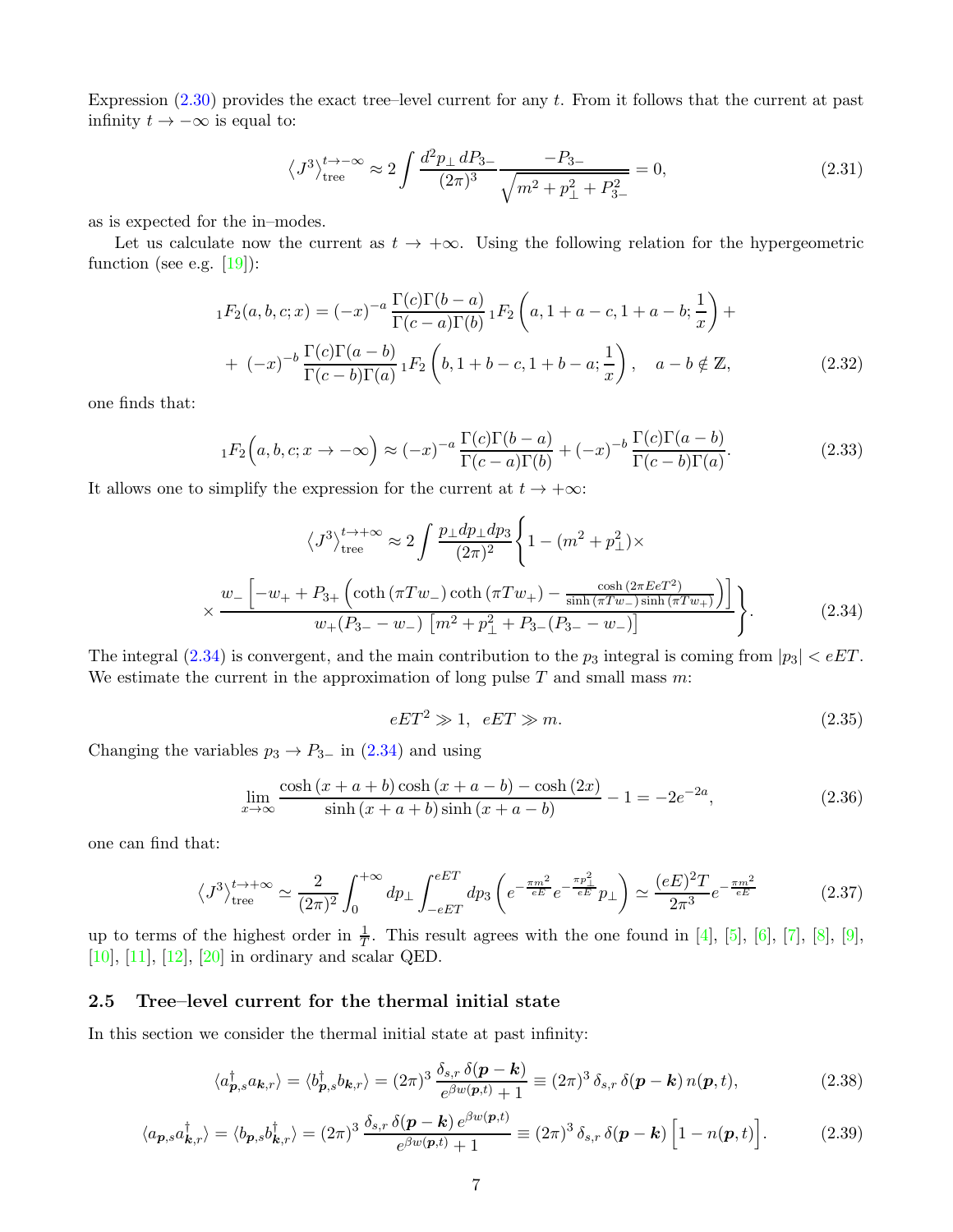Here  $\beta$  is the inverse temperature and

$$
w(\boldsymbol{p},t) = \sqrt{p_1^2 + p_2^2 + \left[p_3 + eET \tanh\left(\frac{t}{T}\right)\right]^2 + m^2}
$$

is the dispersion relation in the background field. With such a modification the expression for the tree–level current  $(2.28)$  is:

$$
\langle J^3 \rangle_{\text{tree, } T} = 2 \int \frac{d^3 p}{(2\pi)^3} \left[ 1 - n(\boldsymbol{p}, t) \right] \left[ 1 - 4|A|^2 \left( m^2 + p_\perp^2 \right) |F_{\boldsymbol{p},+}^-(t)|^2 \right] -
$$
  

$$
- 2 \int \frac{d^3 p}{(2\pi)^3} n(\boldsymbol{p}, t) \left[ 1 - 4|A|^2 \left( m^2 + p_\perp^2 \right) |F_{\boldsymbol{p},-}^+(t)|^2 \right] =
$$
  

$$
= 2 \int \frac{d^3 p}{(2\pi)^3} \left[ 1 - 2n(\boldsymbol{p}, t) \right] \left[ 1 - 4|A|^2 \left( m^2 + p_\perp^2 \right) \left| {}_1F_2 \left( \beta_-, \gamma_-, \delta, -e^{2\frac{t}{T}} \right) \right|^2 \right].
$$
 (2.40)

We are interested in the value of the current at past,  $t \to -\infty$ , and future,  $t \to +\infty$ , infinities. In these limits, the dispersion relation reduces to:

$$
w^{2}(\mathbf{p}, t \to \pm \infty) \approx w_{\pm}^{2} = p_{1}^{2} + p_{2}^{2} + P_{3\pm}^{2} + m^{2}, \qquad (2.41)
$$

where  $w_{\pm}$  and  $P_{3\pm}$  are defined in [\(2.12\)](#page-3-5). Hence:

$$
1 - 2n(\mathbf{p}, t \to \pm \infty) \approx \tanh\left(\frac{\beta \sqrt{p_{\perp}^2 + m^2 + P_{3\pm}^2}}{2}\right). \tag{2.42}
$$

Then the expression for the current at  $t \to -\infty$  is as follows:

$$
\langle J^3 \rangle_{\text{tree}, T}^{t \to -\infty} \approx 2 \int \frac{d^2 p_\perp \, dP_{3-}}{(2\pi)^3} \frac{-P_{3-} \tanh\left(\frac{\beta \sqrt{p_\perp^2 + m^2 + P_{3-}^2}}{2}\right)}{\sqrt{m^2 + p_\perp^2 + P_{3-}^2}} = 0. \tag{2.43}
$$

At the same time at  $t \to +\infty$  it has the form:

$$
\langle J^3 \rangle_{\text{tree}, T}^{t \to +\infty} \approx 2 \int \frac{p_\perp dp_\perp dp_3}{(2\pi)^2} \tanh\left(\frac{\beta \sqrt{p_\perp^2 + m^2 + P_{3+}^2}}{2}\right) \left\{ 1 - (m^2 + p_\perp^2) \times \right\}
$$

$$
\times \frac{w_- \left[ -w_+ + P_{3+} \left( \coth\left(\pi T w_-\right) \coth\left(\pi T w_+\right) - \cosh\left(2\pi E e T^2\right) \frac{1}{\sinh\left(\pi T w_-\right) \sinh\left(\pi T w_+\right)} \right) \right]}{w_+ \left(P_{3-} - w_-\right) \left[ m^2 + p_\perp^2 + P_{3-} (P_{3-} - w_-\right) \right]} \tag{2.44}
$$

Let us investigate the low and high temperature limiting expressions for the current. In the limit  $(2.35)$ and at low temperatures  $\beta eET \gg 1$ , we obtain:

<span id="page-7-0"></span>
$$
\langle J^3 \rangle_{\text{tree}, T}^{t \to +\infty} \simeq \frac{2}{(2\pi)^2} \int_0^{+\infty} dp_\perp \int_{-eET}^{eET} dp_3 \left( e^{-\frac{\pi m^2}{eE}} e^{-\frac{\pi p_\perp^2}{eE}} p_\perp \right) \left( 1 - 2e^{-\frac{\beta eET}{2} \left( 1 + \frac{p_\perp^2}{2(eET)^2} \right)} \right) \simeq
$$
  

$$
\simeq \frac{(eE)^2 T}{2\pi^3} e^{-\frac{\pi m^2}{eE}} \left( 1 - 2 \frac{\exp\left(-\frac{\beta eET}{2}\right)}{1 + \frac{\beta}{4\pi T}} \right), \tag{2.45}
$$

which reduces to the previously obtained result, if we put  $\beta$  to infinity.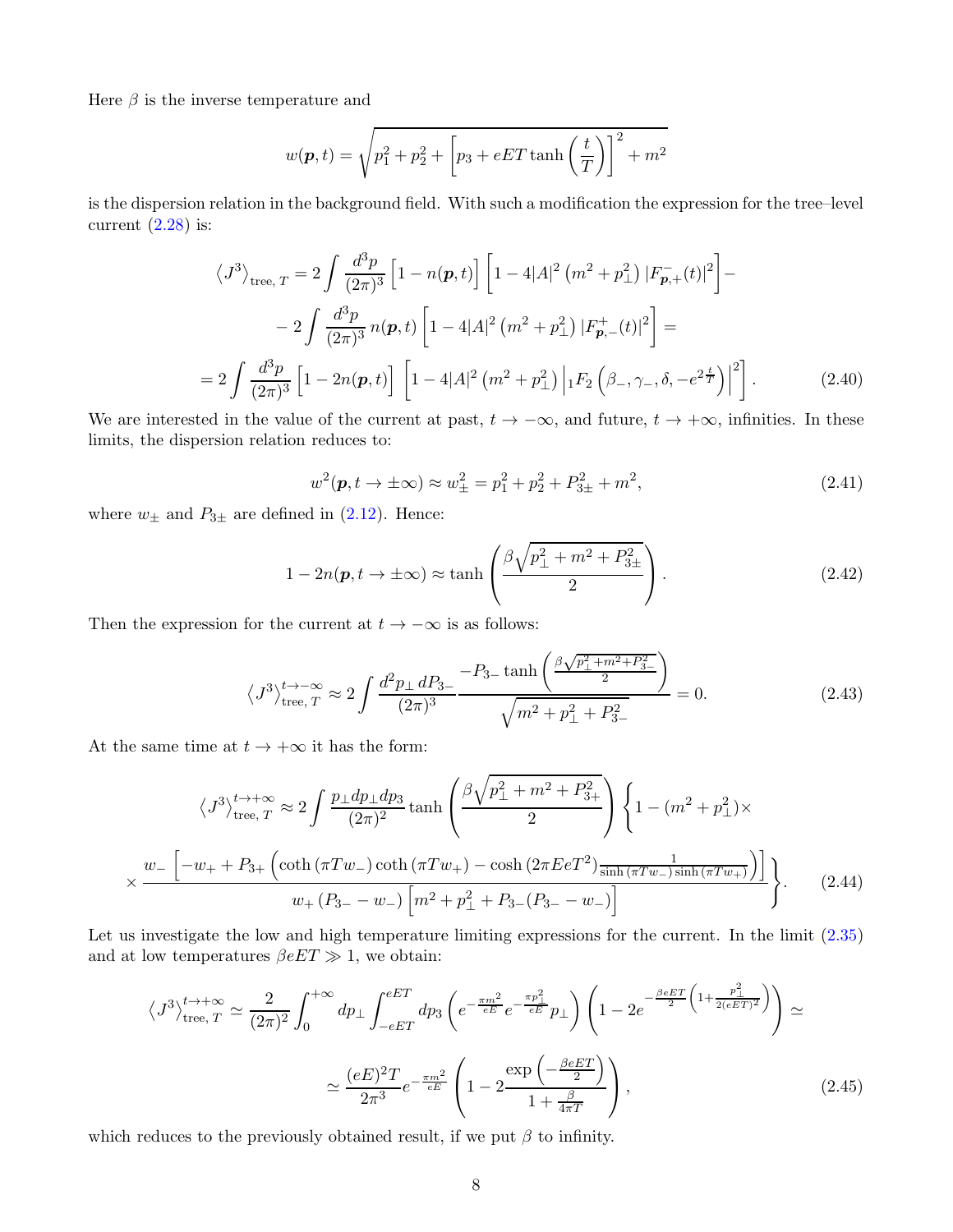At the same time, in the case of high temperatures  $\beta m \ll 1$ ,  $\beta eET \ll 1$  the current is:

<span id="page-8-6"></span>
$$
\langle J^3 \rangle_{\text{tree}, T}^{t = +\infty} \simeq \frac{2}{(2\pi)^2} \int_0^{+\infty} dp_\perp \int_{-eET}^{eET} dp_3 \left( e^{-\frac{\pi m^2}{eE}} e^{-\frac{\pi p_\perp^2}{eE}} p_\perp \right) \frac{\beta p_\perp}{2} \simeq
$$

$$
\simeq \frac{(eE)^{\frac{5}{2}} \beta T}{8\pi^3} e^{-\frac{\pi m^2}{eE}}, \tag{2.46}
$$

i.e. the rate of the growth is changed a bit, but still contains the characteristic exponential factor of Schwinger's type. The current with the finite temperature initial states was estimated from the Bogoliubov transformation in [\[21\]](#page-17-15).

# <span id="page-8-0"></span>3 Constant electric field background

In this section we consider the QED in the constant electric field background in  $(3+1)$  dimensions. We choose the temporal gauge  $A_3 = eEt$  and use the same representation of gamma matrices as in the previous section.

### <span id="page-8-1"></span>3.1 Modes

In the constant electric field background one obtains:

$$
\left(\partial_t^2 + P_3^2 + |p_\perp|^2 + m^2 + ieE\gamma^0\gamma^3\right)\phi_p(t) = 0,\tag{3.1}
$$

in the same way as eq. [\(2.7\)](#page-3-6) was obtained. Here we denote  $p_{\perp} = p_1 + ip_2$  and  $P_3 = p_3 + eEt$ . In the case under consideration the modes are as follows  $[12]$ :

<span id="page-8-4"></span>
$$
\psi_{\mathbf{p},1}^{(+)}(t) = \begin{pmatrix} i\partial_t f_{\mathbf{p}}(t) + (m - P_3) f_{\mathbf{p}}(t) \\ -p_{\perp} f_{\mathbf{p}}(t) \\ -i\partial_t f_{\mathbf{p}}(t) + (m + P_3) f_{\mathbf{p}}(t) \\ p_{\perp} f_{\mathbf{p}}(t) \end{pmatrix}, \quad \psi_{\mathbf{p},2}^{(+)}(t) = \begin{pmatrix} p_{\perp}^* f_{\mathbf{p}}(t) \\ i\partial_t f_{\mathbf{p}}(t) + (m - P_3) f_{\mathbf{p}}(t) \\ p_{\perp}^* f_{\mathbf{p}}(t) \\ i\partial_t f_{\mathbf{p}}(t) - (m + P_3) f_{\mathbf{p}}(t) \end{pmatrix}, \quad (3.2)
$$

<span id="page-8-5"></span>
$$
\psi_{\mathbf{p},1}^{(-)}(t) = \begin{pmatrix} -p_{\perp}^{*}\varphi_{\mathbf{p}}(t) \\ i\partial_{t}\varphi_{\mathbf{p}}(t) + (m+P_{3})\varphi_{\mathbf{p}}(t) \\ p_{\perp}^{*}\varphi_{\mathbf{p}}(t) \\ -i\partial_{t}\varphi_{\mathbf{p}}(t) + (m-P_{3})\varphi_{\mathbf{p}}(t) \end{pmatrix}, \quad \psi_{\mathbf{p},2}^{(-)}(t) = \begin{pmatrix} i\partial_{t}\varphi_{\mathbf{p}}(t) + (m+P_{3})\varphi_{\mathbf{p}}(t) \\ p_{\perp}\varphi_{\mathbf{p}}(t) \\ i\partial_{t}\varphi_{\mathbf{p}}(t) - (m-P_{3})\varphi_{\mathbf{p}}(t) \\ p_{\perp}\varphi_{\mathbf{p}}(t) \end{pmatrix}, \quad (3.3)
$$

where the functions  $f_{p}(t), \varphi_{p}(t)$  satisfy the equations as follows

<span id="page-8-2"></span>
$$
\left[\partial_z^2 + \left(\nu + \frac{1}{2} - \frac{z^2}{4}\right)\right] f_{\mathbf{p}}(t) = 0, \quad \left[\partial_z^2 + \left(\nu - \frac{1}{2} - \frac{z^2}{4}\right)\right] \varphi_{\mathbf{p}}(t) = 0,
$$
\n
$$
\nu = -i \frac{m^2 + |p_\perp|^2}{2eE}, \quad z = e^{i\frac{\pi}{4}} \sqrt{2eE} \left(t + \frac{p_3}{eE}\right) = e^{i\frac{\pi}{4}} \sqrt{\frac{2}{eE}} P_3.
$$
\n(3.4)

Solutions of the equations  $(3.4)$  are Weber's parabolic cylinder functions  $[4, 22]$  $[4, 22]$ . Hence, the simplest choice of modes is

<span id="page-8-3"></span>
$$
\begin{cases}\nf_{\mathbf{p}}(t) = \alpha D_{\nu}(z) + \beta D_{\nu}(-z), \\
\varphi_{\mathbf{p}}(t) = \tilde{\alpha} D_{-\nu}(-iz) + \tilde{\beta} D_{-\nu}(iz).\n\end{cases}
$$
\n(3.5)

Please note that:  $f_{\mathbf{p}}(t) = f_{p_{\perp}}(P_3)$ ,  $\varphi_{\mathbf{p}}(t) = \varphi_{p_{\perp}}(P_3)$  and  $\psi_{\mathbf{p}}^{(\pm)}(t) \equiv \psi_{p_{\perp}s}^{(\pm)}(P_3)$ , where  $P_3$  is defined in the second line of [\(3.4\)](#page-8-2). Note that  $z \sim P_3$  and in the constant electric field background there is the time–translation invariance under the simultaneous shifts  $t \to t + a$  and  $p_3 \to p_3 - eEa$ . Also note that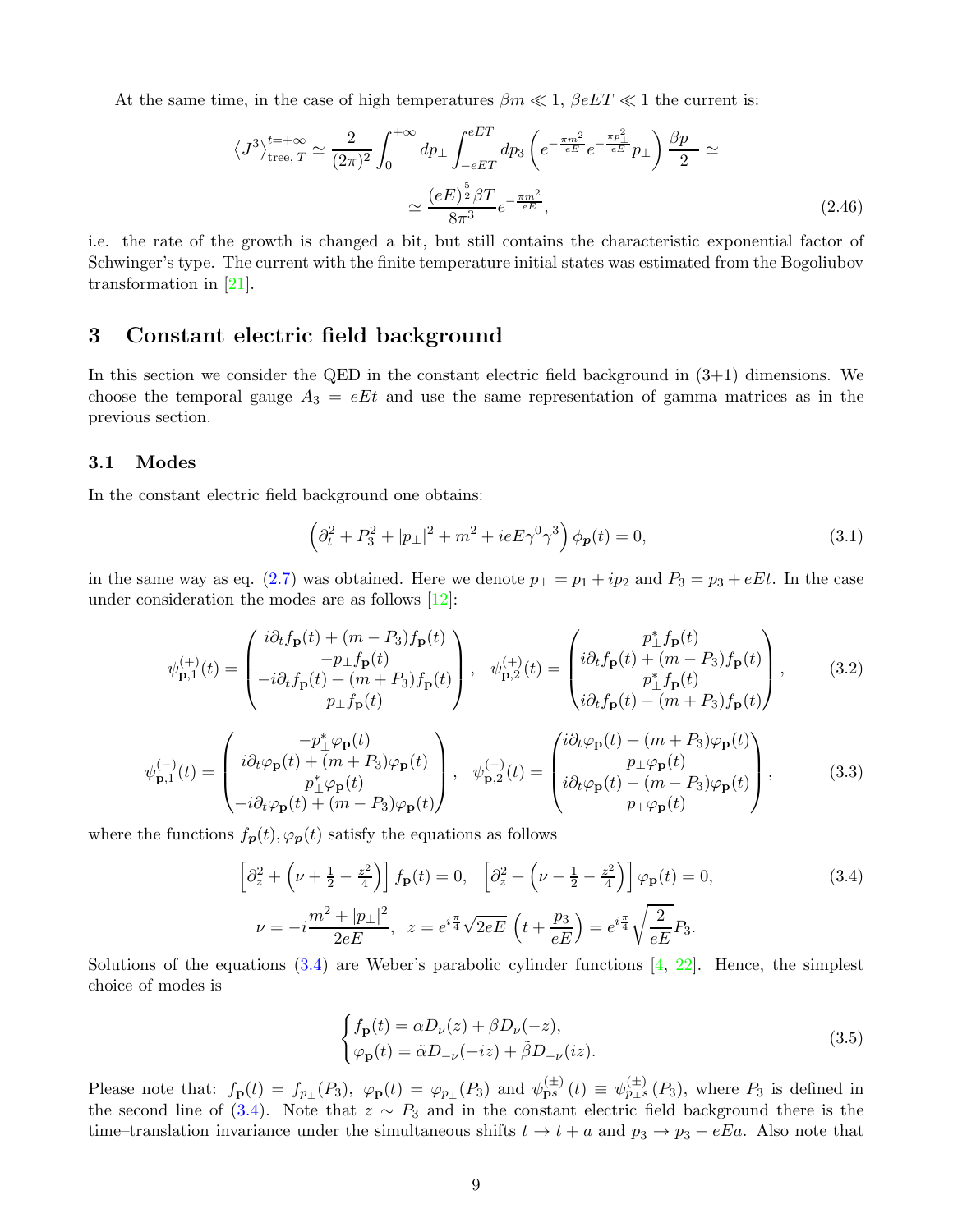the relation  $\psi_{\mathbf{p}s}^{(-)}(t) = -i\gamma^0\gamma^2(\psi_{\mathbf{p}s}^{(+)}(t))^*$ , which is valid even in the vanishing background electric field case as well.

To restrict the choice of the modes and states in the constant electric field background, we impose the requirement of the proper Hadamard behaviour. I.e. we demand that the modes turn into the ordinary plane waves in the limit of high momentum  $|\mathbf{p}| \to \infty$  for constant t:

$$
\psi_{\mathbf{p}}(t) \sim e^{-i|\mathbf{p}|t} e^{i\mathbf{p}x}.\tag{3.6}
$$

Such a restriction is required for the correct behavior of the propagators in the UV limit, which is necessary for the independence of the leading order ultraviolet renormalizations from the value of the background field.

In this section we investigate the dependence of the tree–level current on the coefficients  $\alpha, \beta, \tilde{\alpha}$  and  $\beta$ in  $(3.5)$ . One can use the asymptotics of the parabolic cylinder functions  $[23, 24, 25]$  $[23, 24, 25]$  $[23, 24, 25]$  $[23, 24, 25]$  to find the coefficients  $\alpha, \beta, \tilde{\alpha}$  and  $\beta$  corresponding to the proper Hadamard behaviour and get the functions as follows:

<span id="page-9-3"></span>
$$
f_{\mathbf{p}}^{(+)}(t) = A_{\mathbf{p}}^{(+)}\left(D_{\nu}(z) - e^{-\pi \frac{m^{2}+|\mathbf{p}_{\perp}|^{2}}{2eE}} D_{\nu}(-z)\right),
$$
\n(3.7)

<span id="page-9-4"></span>
$$
\varphi_{\mathbf{p}}^{(-)}(t) = A_{\mathbf{p}}^{(-)}\left(D_{-\nu}(-iz) - e^{-\pi \frac{m^2 + |p_{\perp}|^2}{2eE}} D_{-\nu}(iz)\right) = A_{\mathbf{p}}^{(-)}\left(D_{\nu}^*(z) - e^{-\pi \frac{m^2 + |p_{\perp}|^2}{2eE}} D_{\nu}^*(-z)\right),\tag{3.8}
$$

which correspond to the positive and negative frequency solutions in the UV limit  $|p| \to \infty$  at constant t.

## <span id="page-9-0"></span>3.2 Mode expansion of the field

We decompose the fermion field in the same way as in  $(2.22)$ , using the modes defined in the previous subsection [\(3.5\)](#page-8-3), [\(3.2\)](#page-8-4)-[\(3.3\)](#page-8-5). We need to find such coefficients  $\alpha, \beta, \tilde{\alpha}$  and  $\tilde{\beta}$  in (3.5) that both

<span id="page-9-2"></span>
$$
\left\{ a_{\mathbf{p},s}, a_{\mathbf{k},r}^{\dagger} \right\} = \left\{ b_{\mathbf{p},s}, b_{\mathbf{k},r}^{\dagger} \right\} = (2\pi)^3 \delta(\mathbf{p} - \mathbf{k}) \delta_s^r, \tag{3.9}
$$

and

$$
\left\{\Psi(t, \mathbf{x})_a, \Psi(t, \mathbf{y})_b^{\dagger}\right\} = \int \frac{d^2 p_{\perp}}{(2\pi)^2} \int \frac{dP_3}{2\pi} \sum_{s=1}^2 \left[\psi_{p_{\perp}s,a}^{(+)}(P_3)\psi_{p_{\perp}s,b}^{(+)*}(P_3) + \psi_{p_{\perp}s,a}^{(-)}(P_3)\psi_{p_{\perp}s,b}^{(-)*}(P_3)\right] e^{i\mathbf{p}(\mathbf{x}-\mathbf{y})} =
$$

$$
= \delta(\mathbf{x}-\mathbf{y})\delta_a^b,
$$
(3.10)

canonical commutation relations are satisfied.

To fulfil the last requirement the coefficients in [\(3.5\)](#page-8-3) should satisfy the following constraints

<span id="page-9-1"></span>
$$
\begin{cases}\n\alpha\beta^* - \tilde{\alpha}^*\tilde{\beta} = 0, \\
|\alpha|^2 = |\tilde{\alpha}|^2, \ |\beta|^2 = |\tilde{\beta}|^2, \\
|\alpha|^2 + |\beta|^2 + 2\text{Re}(\alpha^*\beta)e^{-\pi\frac{m^2 + |p_\perp|^2}{2eE}} = \frac{e^{-\pi\frac{m^2 + |p_\perp|^2}{4eE}}}{2(m^2 + |p_\perp|^2)}.\n\end{cases} (3.11)
$$

Due to the first two conditions of [\(3.11\)](#page-9-1) one can see that  $|\varphi_{\bf p}(t)| = |f_{\bf p}(t)|$ . We will use this relation below.

We emphasize here that the all relations  $(3.9)-(3.11)$  $(3.9)-(3.11)$  are time independent. For the mode functions [\(3.7\)](#page-9-3)-[\(3.8\)](#page-9-4) these conditions imply that

$$
|A_{\mathbf{p}}^{(+)}|^2 = |A_{\mathbf{p}}^{(-)}|^2 = \frac{1}{2(m^2 + |p_{\perp}|^2)} \frac{e^{-\pi \frac{m^2 + |p_{\perp}|^2}{4eE}}}{1 - e^{-\pi \frac{m^2 + |p_{\perp}|^2}{eE}}}.
$$
(3.12)

Also it is instructive to rewrite the normalization conditions via the functions  $f_{\mathbf{p}}(t)$  and  $\varphi_{\mathbf{p}}(t)$  as: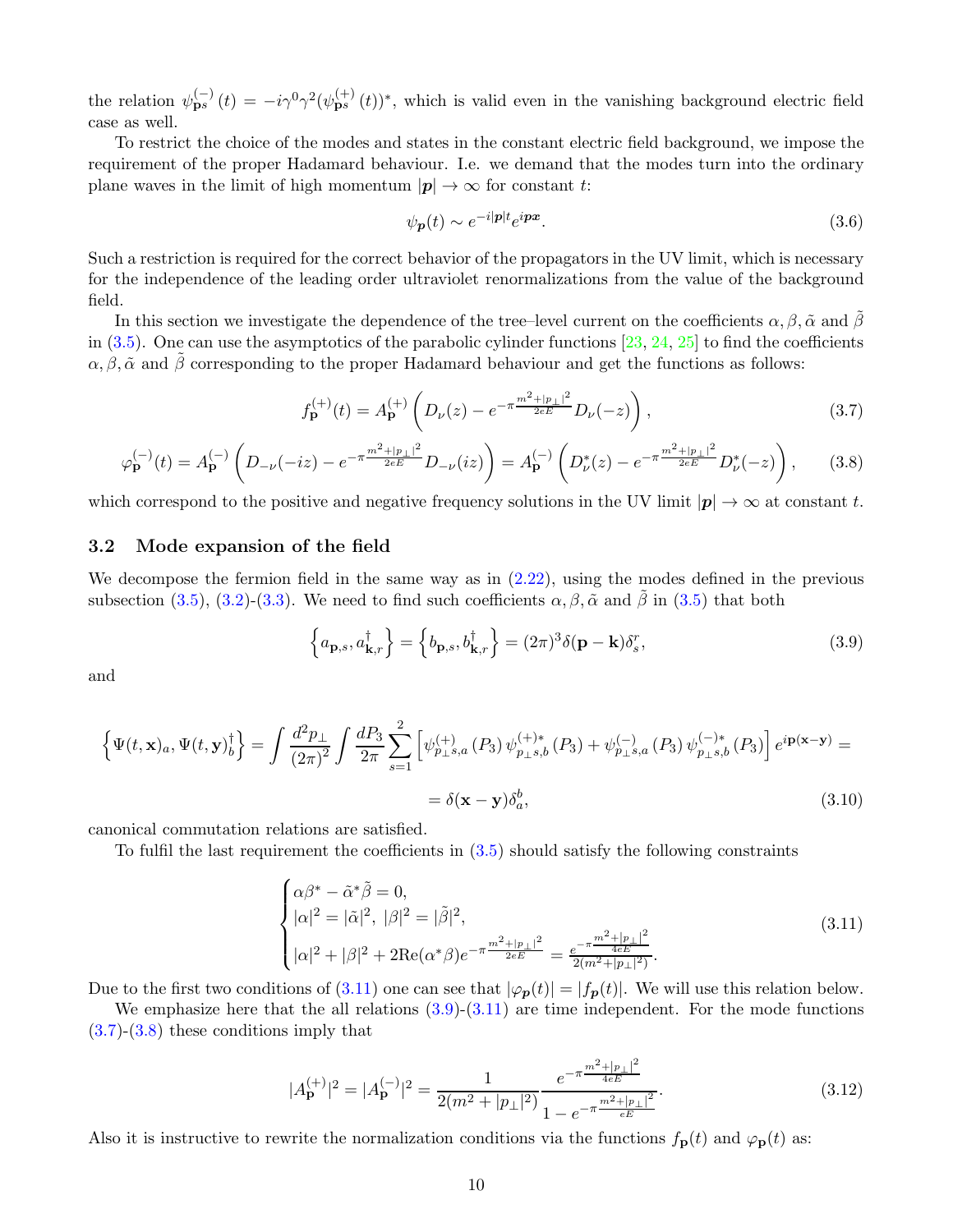<span id="page-10-1"></span>
$$
\left|\partial_t f_\mathbf{p}\right|^2 + \left(m^2 + |p_\perp|^2 + P_3^2\right) \left|f_\mathbf{p}\right|^2 + i P_3 \left(f_\mathbf{p}\partial_t f_\mathbf{p}^* - \partial_t f_\mathbf{p} f_\mathbf{p}^*\right) = \frac{1}{2},\tag{3.13}
$$

<span id="page-10-2"></span>
$$
\left|\partial_t \varphi_{\mathbf{p}}\right|^2 + \left(m^2 + |p_\perp|^2 + P_3^2\right) \left|\varphi_{\mathbf{p}}\right|^2 - i P_3 \left(\varphi_{\mathbf{p}} \partial_t \varphi_{\mathbf{p}}^* - \partial_t \varphi_{\mathbf{p}} \varphi_{\mathbf{p}}^*\right) = \frac{1}{2}.\tag{3.14}
$$

<span id="page-10-0"></span>We will use these relations below.

### 3.3 Tree-level current

The tree–level current can be found in the same way as it was done in the previous section:

$$
\langle J^3 \rangle_{\text{tree}} \equiv \langle \overline{\Psi} \gamma^3 \Psi \rangle = -4 \int \frac{d^3 \mathbf{p}}{(2\pi)^3} \left[ \left( m^2 + |p_\perp|^2 - P_3^2 \right) \left| f_\mathbf{p} \right|^2 - \left| \partial_t f_\mathbf{p} \right|^2 - i P_3 \left( f_\mathbf{p} \partial_t f_\mathbf{p}^* - \partial_t f_\mathbf{p} f_\mathbf{p}^* \right) \right] =
$$
  
= 
$$
2 \int \frac{d^3 \mathbf{p}}{(2\pi)^3} \left[ 1 - 4 \left( m^2 + |p_\perp|^2 \right) \left| f_\mathbf{p} \right|^2 \right],
$$
 (3.15)

where  $f_{\bf p}$  is defined in [\(3.5\)](#page-8-3). To obtain this relation we have used that  $|\varphi_{\bf p}(t)| = |f_{\bf p}(t)|$ , as was explained in the previous subsection.

With the use of equations of motion and normalization conditions [\(3.13\)](#page-10-1)-[\(3.14\)](#page-10-2) one can prove the following expression for the current:

<span id="page-10-3"></span>
$$
\langle J^3 \rangle_{\text{tree}} = \int \frac{d^2 p_\perp}{(2\pi)^2} \int_{-\Lambda}^{\Lambda} \frac{dP_3}{2\pi} \, \partial_{P_3} \mathcal{F}_{p_\perp}(P_3),\tag{3.16}
$$

where

$$
\mathcal{F}_{p_{\perp}}(P_3) = 2\left\{\frac{m^2 + |p_{\perp}|^2 + P_3^2}{P_3} - \frac{2\left(m^2 + |p_{\perp}|^2\right)}{P_3}\left[\left(m^2 + |p_{\perp}|^2 + P_3^2\right)\left|f\right|^2 + \left|\partial_t f\right|^2\right]\right\},\tag{3.17}
$$

and  $\Lambda$  is the cutoff of the physical momentum.

We stress that  $(3.16)$  consistently relies on the time–translation invariance, which is present in the constant electric field background and reveals itself in the fact that  $f_{\mathbf{p}}(t) = f_{p\perp}(P_3)$ . This allows one to write

<span id="page-10-4"></span>
$$
\langle J^3 \rangle_{\text{tree}} = 2 \lim_{\Lambda \to +\infty} \int \frac{d^2 p_\perp}{(2\pi)^3} \left\{ \frac{m^2 + |p_\perp|^2 + P_3^2}{P_3} - \frac{2(m^2 + |p_\perp|^2)}{P_3} \left[ \left( m^2 + |p_\perp|^2 + P_3^2 \right) \left| f \right|^2 + \left| \partial_t f \right|^2 \right] \right\} \Big|_{-\Lambda}^{\Lambda} . \tag{3.18}
$$

Using again the asymptotics of the parabolic cylinder functions  $[24, 25]$  $[24, 25]$  and the differentiation formulas, we find that the integrand in  $(3.18)$  behaves as:

$$
\left\{\frac{m^2+|p_\perp|^2+P_3^2}{P_3}-\frac{2(m^2+|p_\perp|^2)}{P_3}\left[\left(m^2+|p_\perp|^2+P_3^2\right)|f|^2+\left|\partial_t f\right|^2\right]\right\}\Big|_{-\Lambda}^{\Lambda}=
$$
  
=-2\Lambda e^{-\pi\frac{m^2+|p\_\perp|^2}{eE}}\frac{|\alpha|^2+|\beta|^2+2\text{Re}(\alpha^\*)e^{\pi\frac{m^2+|p\_\perp|^2}{2eE}}}{|\alpha|^2+|\beta|^2+2\text{Re}(\alpha^\*)e^{-\pi\frac{m^2+|p\_\perp|^2}{2eE}}+..., \tag{3.19}

where ellipsis stand for terms, which are vanishing in the limit  $\Lambda \to +\infty$ . Note that there is no finite contribution to the last expression. We will explain the reason for that below.

As a result, we find: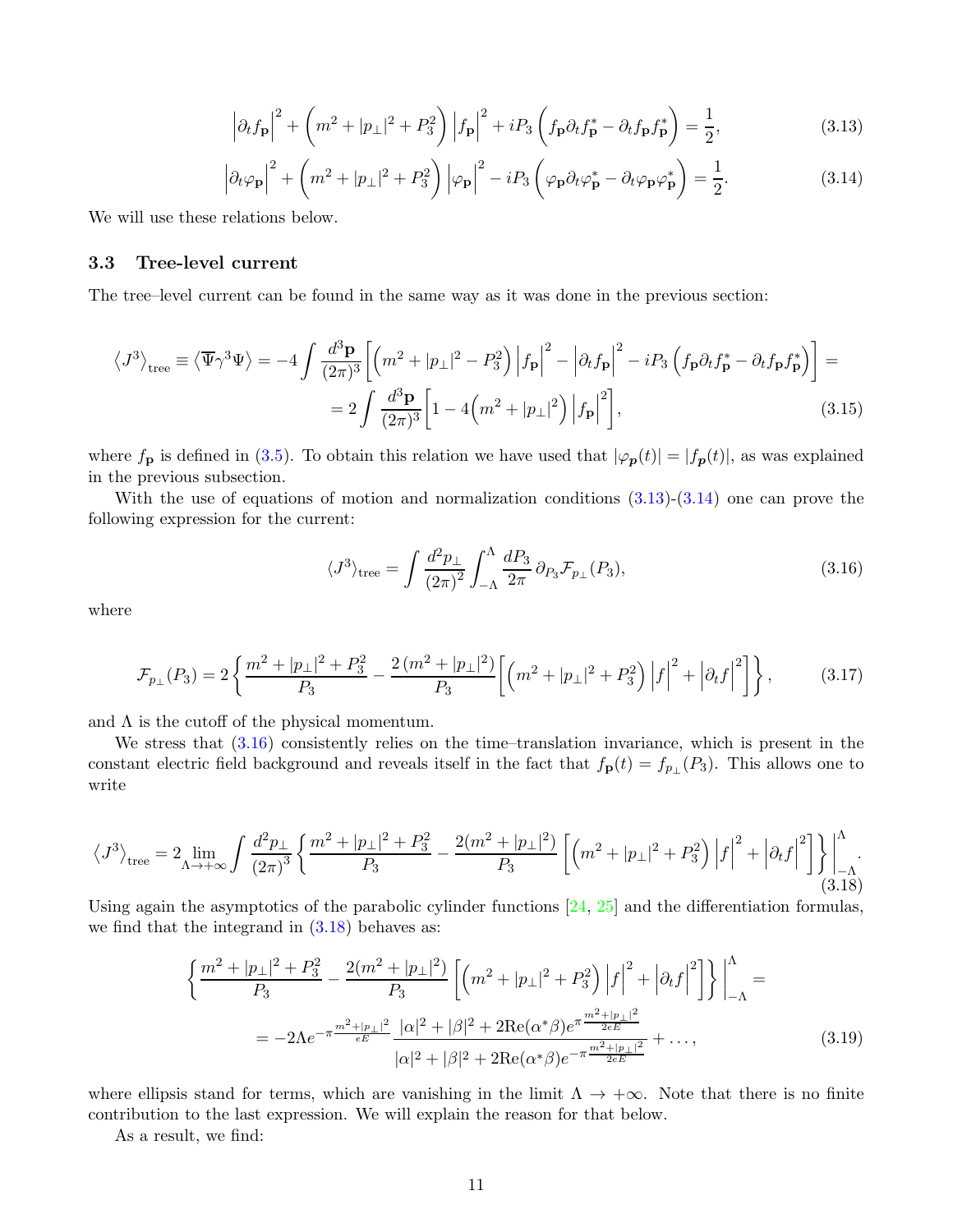$$
\langle J^3 \rangle_{\text{tree}} = -4 \lim_{\Lambda \to +\infty} \Lambda \int \frac{d^2 p_{\perp}}{(2\pi)^3} \left[ e^{-\pi \frac{m^2 + |p_{\perp}|^2}{eE}} \frac{|\alpha|^2 + |\beta|^2 + 2 \text{Re}(\alpha^* \beta) e^{\pi \frac{m^2 + |p_{\perp}|^2}{2eE}}}{|\alpha|^2 + |\beta|^2 + 2 \text{Re}(\alpha^* \beta) e^{-\pi \frac{m^2 + |p_{\perp}|^2}{2eE}}} \right] = -8 \lim_{\Lambda \to +\infty} \Lambda \int \frac{d^2 p_{\perp}}{(2\pi)^3} \left[ e^{-3\pi \frac{m^2 + |p_{\perp}|^2}{4eE}} (m^2 + |p_{\perp}|^2) \left( |\alpha|^2 + |\beta|^2 + 2 \text{Re}(\alpha^* \beta) e^{\pi \frac{m^2 + |p_{\perp}|^2}{2eE}} \right) \right]. \tag{3.20}
$$

For the modes with the proper Hadamard behaviour [\(3.7\)](#page-9-3), [\(3.8\)](#page-9-4) the current is divergent

<span id="page-11-1"></span>
$$
\langle J^3 \rangle_{\text{tree}} = \lim_{\Lambda \to +\infty} \frac{e^{-\pi \frac{m^2}{eE}}}{2\pi^3} eE\Lambda. \tag{3.21}
$$

Compare this result with the one for  $f_{\mathbf{p}}(t) = AD_{\nu}(z)$ , i.e. when  $\beta = 0$  in [\(3.5\)](#page-8-3):

$$
\langle J^3 \rangle_{\text{tree}} = -\lim_{\Lambda \to +\infty} \frac{e^{-\pi \frac{m^2}{eE}}}{2\pi^3} eE\Lambda. \tag{3.22}
$$

The current [\(3.20\)](#page-11-1) is linearly divergent, which agrees with the result in the pulse background. The latter one is growing with the length of the pulse and becomes infinite for the constant field — infinitely long pulse.

There is also a possibility that the current  $(3.20)$  is vanishing, when the following condition holds:

<span id="page-11-2"></span>
$$
|\alpha|^2 + |\beta|^2 + 2\text{Re}(\alpha^*)e^{\pi \frac{m^2 + |\mathbf{p}_\perp|^2}{2eE}} = 0.
$$
\n(3.23)

Using the parametrization  $\alpha = A \cos(\varphi)$ ,  $\beta = Ae^{i\theta} \sin(\varphi)$  in [\(3.11\)](#page-9-1) and [\(3.23\)](#page-11-2) the mode functions, which give the vanishing current, can be written as follows:

$$
f_{\mathbf{p}}(t) = A\left(D_{\nu}(z)\cos(\varphi) - D_{\nu}(-z)\sin(\varphi)\right),\tag{3.24}
$$

$$
|A|^2 = \frac{1}{2(m^2 + |p_{\perp}|^2)} \frac{e^{-\pi \frac{m^2 + |p_{\perp}|^2}{4eE}}}{1 - e^{-\pi \frac{m^2 + |p_{\perp}|^2}{eE}}}, \ \varphi = \frac{1}{2}\arcsin\left(e^{-\pi \frac{m^2 + |p_{\perp}|^2}{2eE}}\right).
$$

These modes violate the condition of proper Hadamard behaviour. However, we consider them to discuss the situation when the current does vanish. In the literature these modes are frequently discussed without stressing the fact that they violate the condition of proper Hadamard behaviour.

To understand the situation better we compare the situation in QED with fermions to the current in the constant electric field background in the scalar QED.

# <span id="page-11-0"></span>4 Comment about the theory with scalars instead of fermions

We want to compare our observations with the situation in the scalar QED. Namely, consider massive scalar field theory  $[10, 11, 26]$  $[10, 11, 26]$  $[10, 11, 26]$  $[10, 11, 26]$ 

$$
S = \int d^4x \left[ -\frac{1}{4} F_{\mu\nu}^2 + |D_\mu \phi|^2 - m^2 \phi^2 - j_\mu^{cl} A^\mu \right]
$$
(4.1)

with the temporal gauge for the classical background [\[15,](#page-17-9) [16\]](#page-17-10). The scalar field can be decomposed as

$$
\phi(\mathbf{x},t) = \int \frac{d^3 \mathbf{p}}{(2\pi)^2} \left[ a_{\mathbf{p}} f_{\mathbf{p}}(t) e^{i\mathbf{p}\mathbf{x}} + b_{\mathbf{p}}^\dagger f_{-\mathbf{p}}^*(t) e^{-i\mathbf{p}\mathbf{x}} \right],\tag{4.2}
$$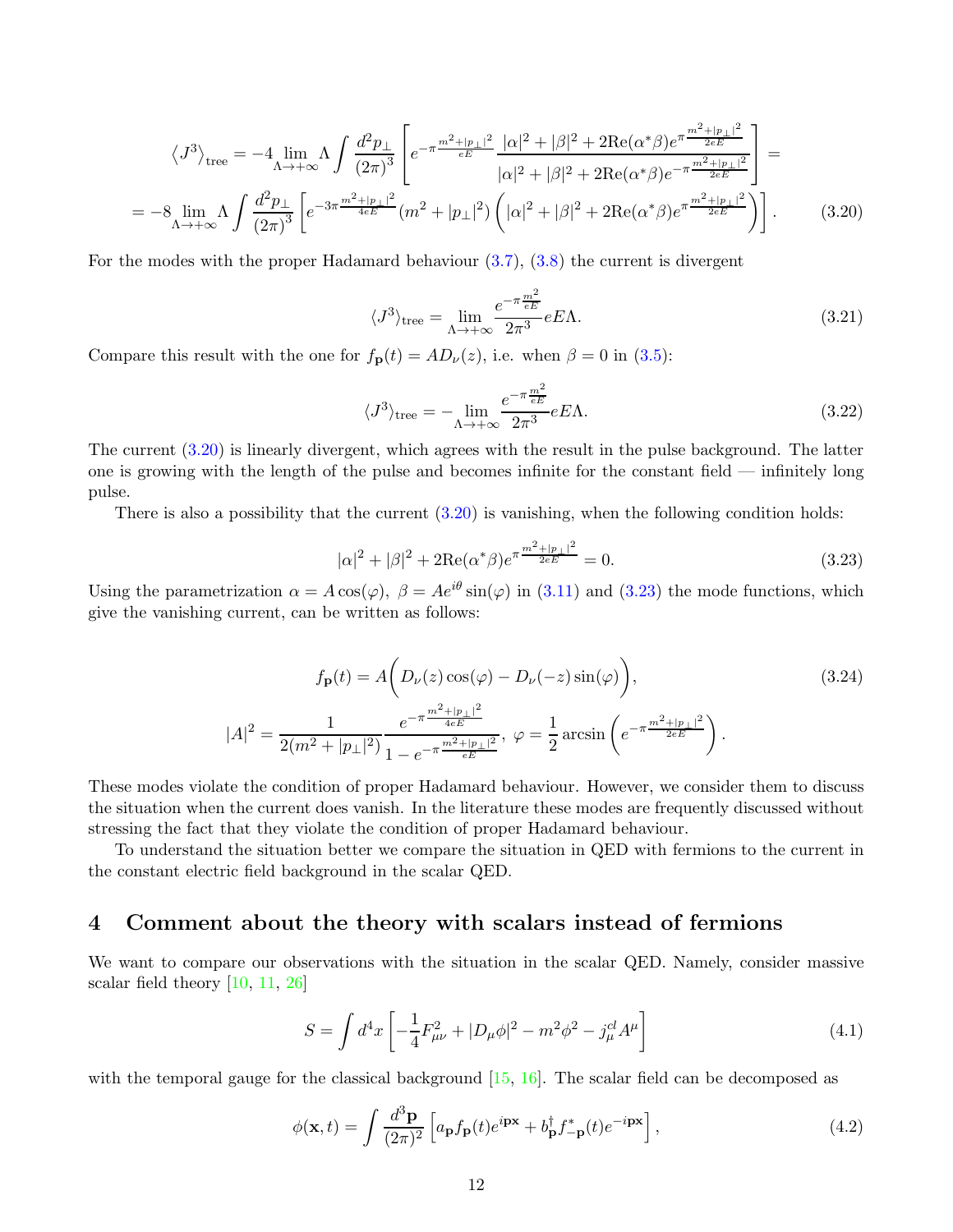where the mode functions obey the Klein–Gordon equation, and

<span id="page-12-0"></span>
$$
\left[\frac{d^2}{dt^2} + \omega_{\mathbf{p}}^2(t)\right] f_{\mathbf{p}}(t) = 0, \quad \text{where} \quad \omega_{\mathbf{p}}^2 = m^2 + |p_{\perp}|^2 + P_3^2. \tag{4.3}
$$

The solution to the last equation (in the same notations of the previous subsection) is

$$
f_{\mathbf{p}}(t) = \alpha D_{\nu - \frac{1}{2}}(z) + \beta D_{\nu - \frac{1}{2}}(-z).
$$
\n(4.4)

Normalization condition following from the commutation relations  $[\phi(\mathbf{x},t), \partial_t \phi^*(\mathbf{y},t)] = i\delta(\mathbf{x}-\mathbf{y})$  imposes the constraint

<span id="page-12-1"></span>
$$
|\alpha|^2 - |\beta|^2 - 2\mathrm{Im}(\alpha^*)e^{-\pi \frac{m^2 + |p_\perp|^2}{2eE}} = \frac{e^{-\pi \frac{m^2 + |p_\perp|^2}{4eE}}}{\sqrt{2eE}}.\tag{4.5}
$$

The current in this theory,

$$
J_{\mu}^{\text{scalar}} = i \left( \phi^* D_{\mu}^{cl} \phi - \phi D_{\mu}^{cl} \phi^* \right), \tag{4.6}
$$

at tree–level is equal to:

<span id="page-12-5"></span>
$$
\langle J_{\text{scalar}}^3 \rangle_{\text{tree}} = \int \frac{d^3 \mathbf{p}}{(2\pi)^3} P_3 |f_{\mathbf{p}}(t)|^2 = \int \frac{d^2 p_{\perp}}{2(2\pi)^3} \int dP_3 \, \partial_{P_3} \left[ \left( m^2 + |p_{\perp}|^2 + P_3^2 \right) \left| f_{\mathbf{p}}(t) \right|^2 + \left| \partial_t f_{\mathbf{p}}(t) \right|^2 \right]. \tag{4.7}
$$

In the same way as for fermions we get that

$$
\langle J_{\text{scalar}}^3 \rangle_{\text{tree}} = -\lim_{\Lambda \to +\infty} \sqrt{2eE\Lambda} \int \frac{d^2 p_{\perp}}{(2\pi)^3} \left[ e^{-3\pi \frac{m^2 + |p_{\perp}|^2}{4eE}} \left( |\alpha|^2 - |\beta|^2 + 2\mathrm{Im}(\alpha^*) e^{\pi \frac{m^2 + |p_{\perp}|^2}{2eE}} \right) \right]. \tag{4.8}
$$

Again we see, that the current is either zero or is linearly divergent as  $\Lambda \to \infty$ . In this case the condition when the current vanishes is

<span id="page-12-2"></span>
$$
|\alpha|^2 - |\beta|^2 + 2\mathrm{Im}(\alpha^*)e^{\pi \frac{m^2 + |\mathbf{p}_\perp|^2}{2eE}} = 0.
$$
\n(4.9)

Compare this to eq. [\(3.23\)](#page-11-2) for fermions. This condition can be solved as e.g.  $\alpha = 1, \beta = 1$  or  $\alpha = 1, \beta = -1.$  Such choices correspond to the so called fundamental real solutions of [\(4.3\)](#page-12-0) [\[11,](#page-17-5) [25\]](#page-18-3):

$$
f_{p_{\perp}}^{(0)} = 2^{-\frac{\nu}{2} - \frac{3}{4}} \frac{\Gamma\left(-\frac{\nu}{2} + \frac{3}{4}\right)}{\sqrt{\pi}} \left[D_{\nu - \frac{1}{2}}(z) + D_{\nu - \frac{1}{2}}(-z)\right],\tag{4.10}
$$

$$
f_{p_{\perp}}^{(1)} = 2^{-\frac{\nu}{2} - \frac{5}{4}} e^{-i\frac{\pi}{4}} \frac{\Gamma\left(-\frac{\nu}{2} + \frac{1}{4}\right)}{\sqrt{\pi}} \left[ -D_{\nu - \frac{1}{2}}(z) + D_{\nu - \frac{1}{2}}(-z) \right],\tag{4.11}
$$

where z is defined in  $(3.4)$ . However, these functions do not obey the condition  $(4.5)$ . But one can solve [\(4.9\)](#page-12-2) also by the following expressions:

<span id="page-12-3"></span>
$$
\alpha = A \left( 1 - ke^{\pi \frac{m^2 + |p_+|^2}{4eE}} + ike^{-\pi \frac{m^2 + |p_+|^2}{4eE}} \right),\tag{4.12}
$$

<span id="page-12-4"></span>
$$
\beta = A \left( 1 + ke^{\pi \frac{m^2 + |p_\perp|^2}{4eE}} - ike^{-\pi \frac{m^2 + |p_\perp|^2}{4eE}} \right),\tag{4.13}
$$

where  $k \in \mathbb{R}$ . In such a case, this solution obeys both [\(4.5\)](#page-12-1) and [\(4.9\)](#page-12-2) and has the property  $v_{p\perp}(-P_3) =$  $v_{p_{\perp}}^{*}(P_{3})$ . This choice, however, gives us the mode functions, which correspond to the coherent state of positive and negative frequency solutions as  $|z| \to +\infty$  [\[11\]](#page-17-5):

$$
v_{p_{\perp}}(P_3) = \frac{1}{\sqrt[4]{4(m^2 + |p_{\perp}|^2)}} \left[ f_{p_{\perp}}^{(0)} - i\sqrt{\frac{m^2 + |p_{\perp}|^2}{2eE}} f_{p_{\perp}}^{(1)} \right],
$$
\n(4.14)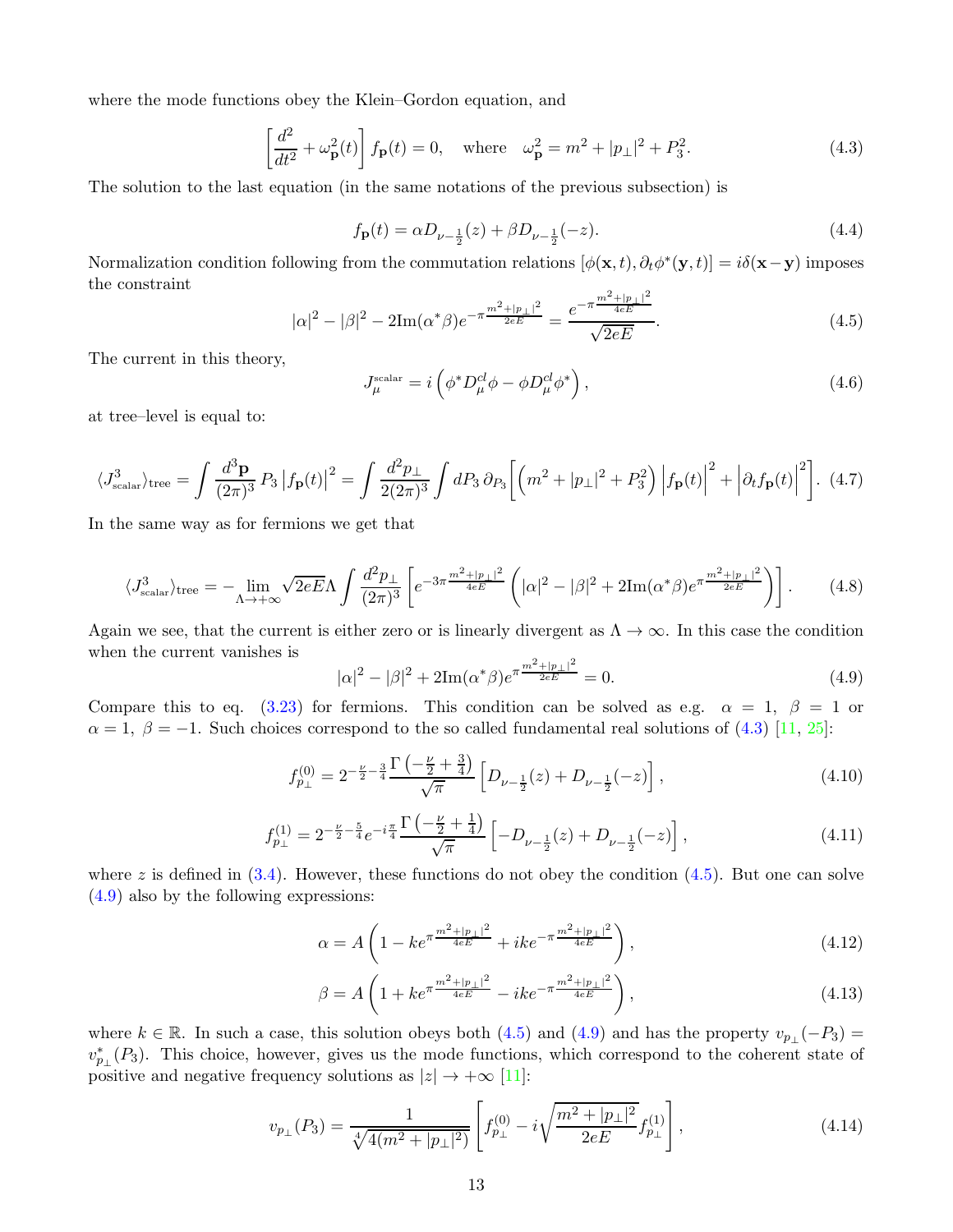i.e. such modes violate the condition of the Hadamard behaviour that we have imposed at the beginning of this section.

Actually, one can guess the solutions  $(4.12)$ – $(4.13)$  directly from  $(4.7)$ , but let us treat this expression one more time in a bit different way:

$$
\langle J_{\text{scalar}}^{3} \rangle_{\text{tree}} = \int \frac{d^{3} \mathbf{p}}{(2\pi)^{3}} P_{3} |f_{\mathbf{p}}(t)|^{2} =
$$
  
= 
$$
\int \frac{d^{2} p_{\perp}}{(2\pi)^{3}} \int dP_{3} P_{3} \left[ |\alpha|^{2} |D_{\nu-\frac{1}{2}}(z)|^{2} + |\beta|^{2} |D_{\nu-\frac{1}{2}}(-z)|^{2} + 2 \text{Re} \left( \alpha^{*} \beta D_{\nu-\frac{1}{2}}^{*}(z) D_{\nu-\frac{1}{2}}(-z) \right) \right] =
$$
  
= 
$$
\int \frac{d^{2} p_{\perp}}{(2\pi)^{3}} \int dP_{3} P_{3} \left[ (|\alpha|^{2} - |\beta|^{2}) |D_{\nu-\frac{1}{2}}(z)|^{2} + 2 \text{Re} \left( \alpha^{*} \beta D_{\nu-\frac{1}{2}}^{*}(z) D_{\nu-\frac{1}{2}}(-z) \right) \right].
$$
 (4.15)

Then, using the following properties of the parabolic cylinder functions [\[25\]](#page-18-3):

$$
D_{\nu}(z) = e^{-\nu \pi i} D_{\nu}(-z) + \frac{\sqrt{2\pi}}{\Gamma(-\nu)} e^{-\frac{(\nu+1)\pi i}{2}} D_{-\nu-1}(iz) =
$$
  
=  $e^{\nu \pi i} D_{\nu}(-z) + \frac{\sqrt{2\pi}}{\Gamma(-\nu)} e^{\frac{(\nu+1)\pi i}{2}} D_{-\nu-1}(-iz),$  (4.16)

one can rewrite [\(4.7\)](#page-12-5) in the form

$$
\langle J_{\text{scalar}}^3 \rangle_{\text{tree}} = \int \frac{d^2 p_\perp}{(2\pi)^3} \int dP_3 P_3 \left[ |\alpha|^2 - |\beta|^2 + 2\text{Im}(\alpha^* \beta) e^{\pi \frac{m^2 + |p_\perp|^2}{2eE}} \right] |D_{\nu - \frac{1}{2}}(z)|^2. \tag{4.17}
$$

Now one can see the condition [\(4.9\)](#page-12-2) without any approximations.

Returning back to fermions, in the same way we find that in this case

$$
\langle J^3 \rangle_{\text{tree}} = \int \frac{d^3 \mathbf{p}}{(2\pi)^3} 4(m^2 + |p_\perp|^2) \left( |\alpha|^2 + |\beta|^2 + 2 \text{Re}(\alpha^*) e^{\pi \frac{m^2 + |p_\perp|^2}{2eE}} \right) \left[ 1 - 2|D_\nu(z)|^2 e^{-\pi \frac{m^2 + |p_\perp|^2}{4eE}} \right] e^{\pi \frac{m^2 + |p_\perp|^2}{4eE}}.
$$
\n(4.18)

Now we explicitly see the condition [\(3.23\)](#page-11-2) for the tree–level current to vanish. Furthermore, we observe that there should not be any finite contribution to the tree–level current is not just a coincidence, i.e. only  $\sim \Lambda$  and  $\sim 1/\Lambda$  and higher contributions can be present.

## <span id="page-13-0"></span>5 Conclusion

We study the dependence of such a physical quantity as the current of created particles on the choice of the initial state of the theory in two different non-stationary situations. In the case of pulse background we derive the expressions  $(2.45)-(2.46)$  $(2.45)-(2.46)$  for the currents with in–vacuum and thermal density matrix as initial states at past infinity.

The situation of constant electric field is less physically grounded. As the result we observe either vanishing or linearly divergent currents depending on the initial state. However, one can consider this case as a model example similar to the quantum field theory in de Sitter space-time [\[27\]](#page-18-5), [\[26\]](#page-18-4), [\[10,](#page-17-4) [11\]](#page-17-5). Nevertheless, we derive the expression  $(3.20)$ , which establishes the dependence of the current on the choose of Fock's vacuum state, parameterized by the coefficients  $\alpha$ ,  $\beta$ . We conclude that the current in this case is either zero or divergent.

However, there is an important message, which is in order here. Specifically, there is a much bigger zoo of various choices of the mode functions and corresponding Fock space vacua. In fact, one can set the generalized Bogolyubov's coefficients instead of  $\alpha$ ,  $\beta$  and construct the modes as follows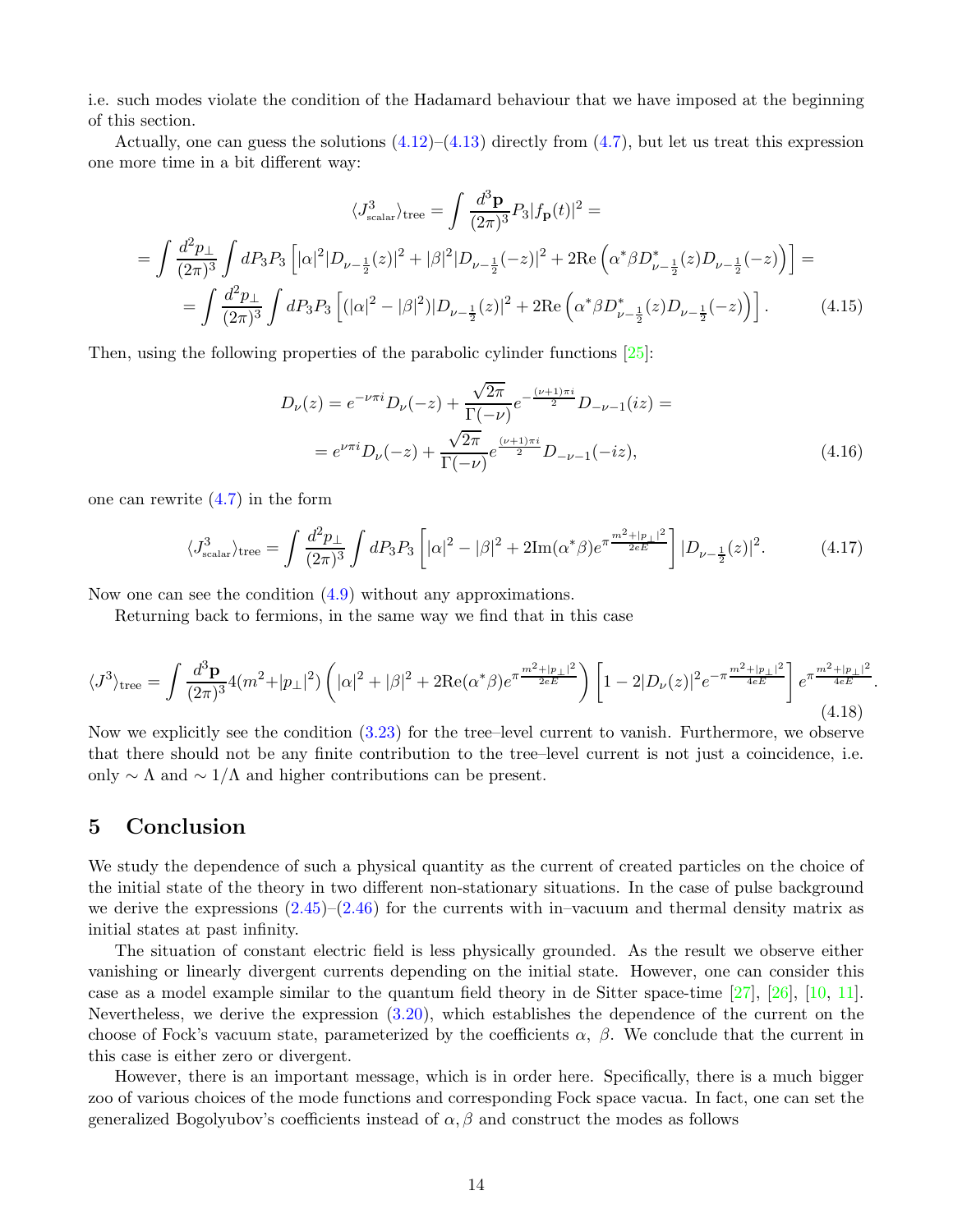$$
\xi_{\mathbf{p},s}(t,\mathbf{x}) = \int d^3 \mathbf{k} \sum_{r=1}^2 \left[ \alpha_{\mathbf{k}\mathbf{p}r}^s \psi_{\mathbf{k},s}^{(+)}(t) e^{i\mathbf{k}\mathbf{x}} + \beta_{-\mathbf{k}\mathbf{p}r}^s \psi_{-\mathbf{k},s}^{(-)}(t) e^{-i\mathbf{k}\mathbf{x}} \right],\tag{5.1}
$$

$$
\eta_{\mathbf{p},s}(t,\mathbf{x}) = \int d^3 \mathbf{k} \sum_{r=1}^2 \left[ \gamma_{\mathbf{k}\mathbf{p}r}^s \psi_{\mathbf{k},s}^{(+)}(t) e^{i\mathbf{k}\mathbf{x}} + \omega_{-\mathbf{k}\mathbf{p}r}^s \psi_{-\mathbf{k},s}^{(-)}(t) e^{-i\mathbf{k}\mathbf{x}} \right]. \tag{5.2}
$$

The only physical restriction one should impose here is that  $\beta$ 's and  $\gamma$ 's should tend to zero while  $\alpha$ 's and  $\omega$ 's should tend to delta-functions as either of the modulus of their **p** or **k** arguments tends to infinity. That is necessary for the tree–level propagators to have the proper UV behaviour.

In any case the latter choice of the modes extends the space of possible states for consideration. The same is true in other eternal backgrounds, including the gravitational ones.

The main goal of our note is to make a step towards the understanding of how to treat quantum fields in the presence of strong background fields of various nature. Here we consider the problem at tree-level, but the same questions arise for loop quantum corrections. The latter issue will be studied elsewhere.

## <span id="page-14-0"></span>6 Acknowledgements

We would like to acknowledge valuable discussions with D. Trunin, F. Popov, A.Semenov and M.Visotskiy.

The work of ETA was supported by the grant from the Foundation for the Advancement of Theoretical Physics and Mathematics "BASIS" and by RFBR grant 18-01-00460 and by the joint RFBR-MOST grant 21-52-52004 (E.T.). Our joint work is supported by Russian Ministry of education and science.

## <span id="page-14-2"></span><span id="page-14-1"></span>A Klein paradox

### A.1 Modes

For completeness in this appendix we consider  $(1+1)$ -dimensional theory of fermions with electric steppotential as a classical background  $eA_\mu(x) = V_0\theta(x)\delta_{0\mu}$ , assuming that  $V_0 > 2m$ . We want to observe the effect of the Klein paradox using our methods via the current. Electric field turns out to be the thin delta-functional wall  $E(x) = -V_0 \delta(x)$ , which separates positive and negative semi–spaces. Dirac's equation in such a background is

<span id="page-14-3"></span>
$$
(i\gamma^{\mu}\partial_{\mu} - e\gamma^{\mu}A_{\mu} - m)\psi(t, x) = 0,
$$
\n(A.1)

where we use the following representation of gamma-matrices:

$$
\gamma^0 = \begin{pmatrix} 1 & 0 \\ 0 & -1 \end{pmatrix}, \ \gamma^1 = \begin{pmatrix} 0 & i \\ i & 0 \end{pmatrix}.
$$
 (A.2)

Looking for positive-frequency solutions we use the ansatz  $\psi(t,x) = e^{-i\omega t} \psi_{\omega}(x) = e^{-i\omega t} \begin{pmatrix} \psi_L(x) \\ \psi_R(x) \end{pmatrix}$  $\psi_R(x)$ ) and rewrite  $(A.1)$  through its components as:

<span id="page-14-4"></span>
$$
\begin{cases}\n(\omega - V_0 \theta(x)) \psi_L(x) - \partial_x \psi_R(x) - m \psi_L(x) = 0, \\
(\omega - V_0 \theta(x)) \psi_R(x) + \partial_x \psi_L(x) + m \psi_R(x) = 0.\n\end{cases}
$$
\n(A.3)

One can note that physically Dirac's sea in the positive semi-space is shifted by  $V_0$  and due to the condition  $V_0 > 2m$  there is the overlapping of electron's and hole's energy levels, which is known as the Klein zone  $\omega \in [m, V_0 - m]$ . We will see below that it is this region which determines the current of created particles. It is convenient to introduce the functions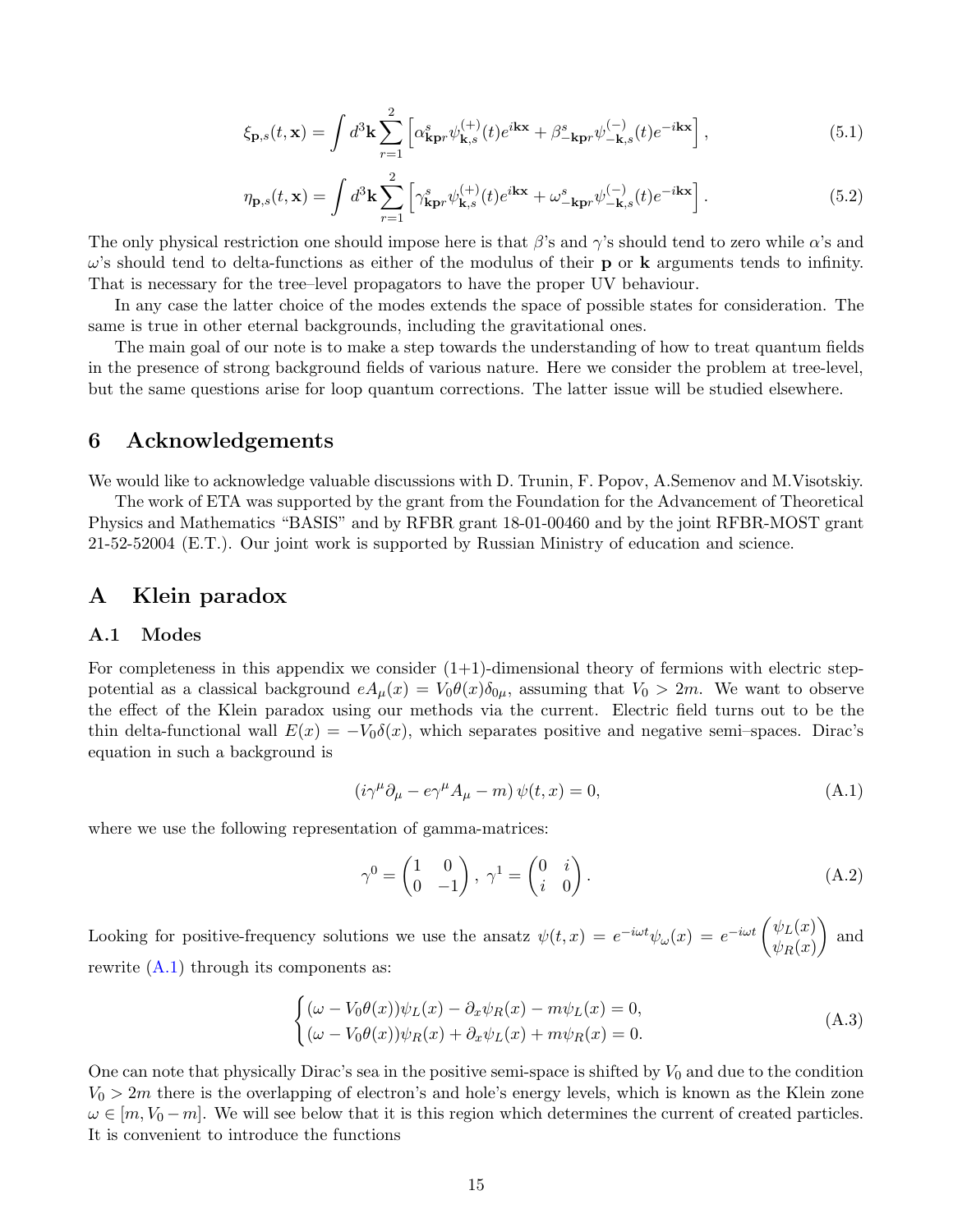$$
\chi_1(\omega) = \begin{cases} 0, & \omega \in [-m, m], \\ 1, & \text{otherwise} \end{cases}, \quad \chi_2(\omega) = \begin{cases} 0, & \omega \in [V_0 - m, V_0 + m], \\ 1, & \text{otherwise} \end{cases},
$$

$$
\chi_3(\omega) = \begin{cases} -1, & \omega \in [m, V_0 - m], \\ 1, & \text{otherwise} \end{cases} (A.4)
$$

Solutions of  $(A.3)$ , that satisfy continuity conditions are as follows:

$$
\psi_{\omega}^{(+)}(x) = A \left\{ \frac{2k}{p(\varkappa+1)} \begin{pmatrix} ip\chi_{3}(\omega) \\ \omega - V_{0} - m \end{pmatrix} e^{i\chi_{3}(\omega)px} \theta(x) + \left[ \begin{pmatrix} ik \\ \omega - m \end{pmatrix} e^{ikx} + \frac{\varkappa-1}{\varkappa+1} \begin{pmatrix} -ik \\ \omega - m \end{pmatrix} e^{-ikx} \right] \theta(-x) \right\},
$$
\n(A.5)\n
$$
\psi_{\omega}^{(-)}(x) = B \left\{ \left[ \begin{pmatrix} -ip \\ \omega - V_{0} - m \end{pmatrix} e^{-ipx} + \frac{1-\varkappa}{1+\varkappa} \begin{pmatrix} ip \\ \omega - V_{0} - m \end{pmatrix} e^{ipx} \right] \theta(x) + \frac{2\varkappa p}{k(\varkappa+1)} \begin{pmatrix} -ik\chi_{3}(\omega) \\ \omega - m \end{pmatrix} e^{-i\chi_{3}(\omega)kx} \theta(-x) \right\},
$$
\n(A.6)

where

$$
k = \sqrt{\omega^2 - m^2}, \ p = \sqrt{(\omega - V_0)^2 - m^2}
$$
 (A.7)

$$
\varkappa = \frac{k}{p} \frac{\omega - V_0 - m}{\omega - m} \chi_3(\omega) \tag{A.8}
$$

and in the regions  $[-m, m]$ ,  $[V_0 - m, V_0 + m]$  we assume that  $k = i|k|$ ,  $p = i|p|$ , correspondingly, and  $\varkappa = i|\varkappa|$ . In all other energy regions quantities k, p and  $\varkappa$  are positive real numbers.

## <span id="page-15-0"></span>A.2 Field expansion

To count all independent solutions of Dirac's equation we expand the fermions field as follows:

<span id="page-15-1"></span>
$$
\psi(t,x) = \int_{-\infty}^{+\infty} \frac{d\omega}{2\pi} \left\{ e^{-i\omega t} \left[ a_{\omega} \psi_{\omega}^{(+)}(x) + b_{\omega} \psi_{\omega}^{(-)}(x) \right] + e^{i\omega t} \left[ a_{\omega}^{\dagger} \psi_{-\omega}^{(+)}{}^*(x) + b_{\omega}^{\dagger} \psi_{-\omega}^{(-)}{}^*(x) \right] \right\},\tag{A.9}
$$

and impose the standard anticommutation relations on the creation-annihilation operators (we write down only non-trivial ones)

$$
\{a_{\omega'}, a_{\omega}^{\dagger}\} = 2\pi \delta(\omega' - \omega), \quad \{b_{\omega'}, b_{\omega}^{\dagger}\} = 2\pi \delta(\omega' - \omega). \tag{A.10}
$$

In order to represent the anticommutator  $\{\psi_a^{\dagger}(t,x), \psi_b(t,y)\}\$  in the semi-canonical form

$$
\{\psi_a^{\dagger}(t,x),\psi_b(t,y)\} = \delta(y-x)\delta_{ab} + I_{ab}^{\sigma_x\sigma_y}(x,y), \ \sigma_x = \text{sign}(x),
$$

where  $I_{ab}^{\sigma_x \sigma_y}(x, y)$  is some regular at  $x = y$  quantity, we should take the following normalization coefficients:

$$
|A|^2 = \frac{1}{4} \frac{|p|}{|\omega - V_0 - m|} \frac{|\varkappa|}{|k|^2} \chi_1(\omega),
$$
\n(A.11)

$$
|B|^2 = \frac{1}{4} \frac{|p|}{|\omega - V_0 - m|} \frac{1}{|p|^2} \chi_2(\omega).
$$
 (A.12)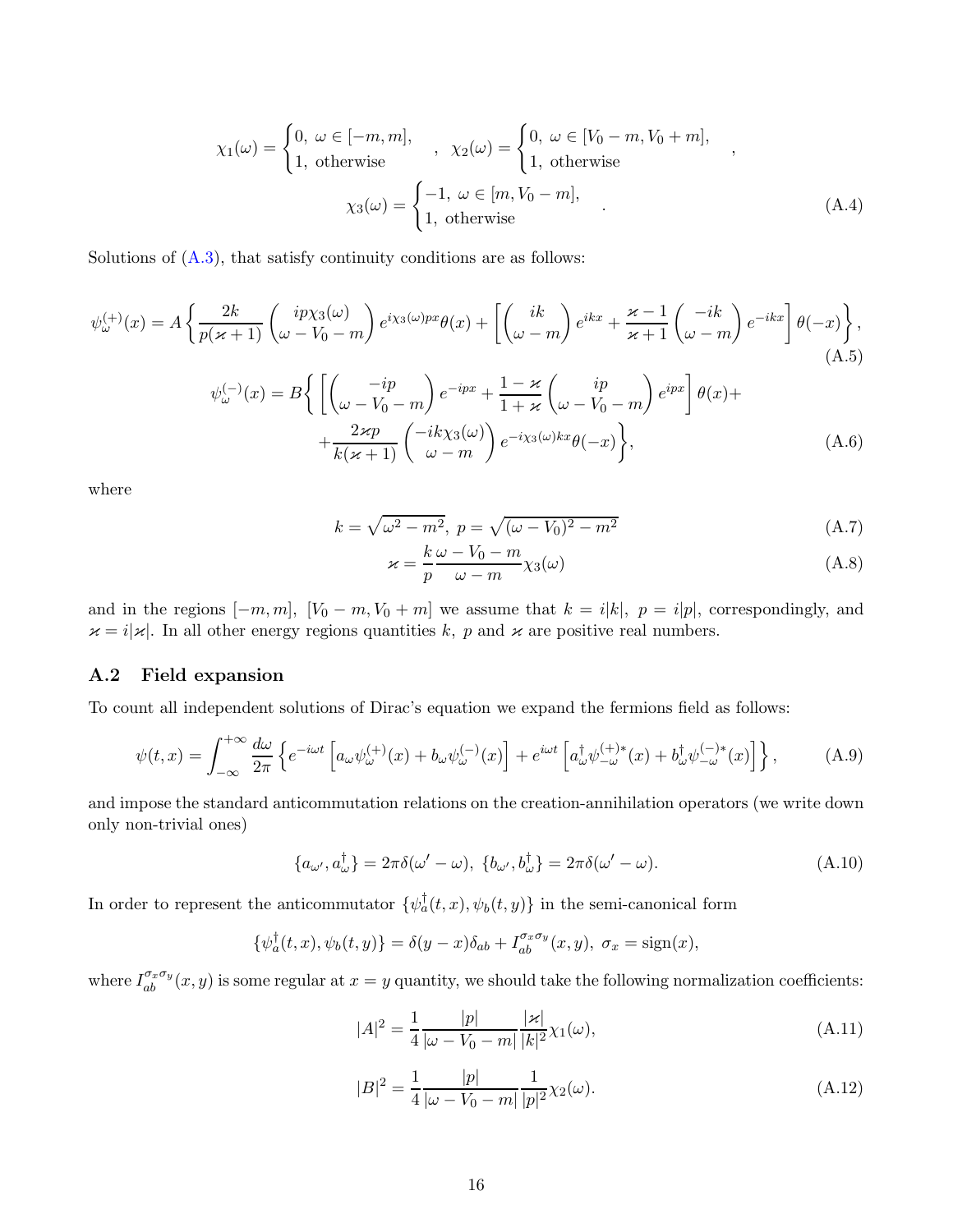For instance, we have

$$
I_{00}^{++} = 2 \int_{V_0 - m}^{V_0 + m} \frac{d\omega}{2\pi} \frac{|\varkappa|}{|1 + \varkappa|^2} \frac{|p|}{|\omega - V_0 - m|} e^{-|p|(y+x)} - \frac{1}{2} \int_{-\infty}^{+\infty} \frac{d\omega}{2\pi} \frac{|p|}{|\omega - V_0 - m|} \left\{ \frac{1 - \varkappa}{1 + \varkappa} e^{-ip(y+x)} + c.c. \right\} \chi_2(\omega),\tag{A.13}
$$

$$
I_{00}^{-} = 2 \int_{-\infty}^{\infty} \frac{d\omega}{2\pi} \frac{|\varkappa|}{|1 + \varkappa|^2} \frac{|k|}{|\omega - m|} e^{|k|(y+x)} - \frac{1}{2} \int_{-\infty}^{+\infty} \frac{d\omega}{2\pi} \frac{|k|}{|\omega - m|} \left\{ \frac{\varkappa - 1}{\varkappa + 1} e^{-ik(y+x)} + c.c. \right\} \chi_1(\omega) \tag{A.14}
$$

and some similar expressions for other components. Thus, for general mass the modes under consideration do not fulfil the canonical commutation relations simultaneously for the ladder operators and fermions.

We note that in the massless case  $m = 0$  all the integrals above can be taken and one sees that in this case we obtain the canonical commutation relations,  $\{\psi_a^{\dagger}(t,x), \psi_b(t,y)\} = \delta(y-x)\delta_{ab}$ , in each (positive or negative) semispace, but the anticommutator is not equal to the delta-function if we take points x and y from different semi–spaces.

## <span id="page-16-0"></span>A.3 Current of created particles

We consider the vacuum  $|0\rangle$  as the state annihilated by operators  $a_{\omega}, b_{\omega}$  from  $(A.9)$ . Then for the current one obtains:

$$
\langle 0|j_1(x)|0\rangle = \langle 0|\overline{\psi}(t,x)\gamma^1\psi(t,x)|0\rangle = \int_{-\infty}^{\infty} \frac{d\omega}{2\pi} \text{sign}(\omega - V_0 - m) \frac{2|\varkappa|}{|1 + \varkappa|^2} \chi_1(\omega)\chi_2(\omega) (1 - \chi_3(\omega)) =
$$
  
= 
$$
-\int_{m}^{V_0 - m} \frac{d\omega}{2\pi} \frac{4\varkappa}{(1 + \varkappa)^2},
$$
(A.15)

reproducing the result from [\[3\]](#page-16-3). As it was expected, the current of created particles is completely determined by the Klein zone. For example, in the massless case we get

$$
\langle 0|j_1(x)|0\rangle = -\frac{V_0}{2\pi},\tag{A.16}
$$

while for small mass

$$
\langle 0|j_1(x)|0\rangle \simeq -\frac{V_0 - 2m}{2\pi}.\tag{A.17}
$$

# <span id="page-16-1"></span>References

- [1] Emil T. Akhmedov and P.V. Buividovich. "Interacting Field Theories in de Sitter Space are NonUnitary". In: Phys. Rev. D 78 (2008), p. 104005. DOI: 10.1103/PhysRevD.78.104005. arXiv: 0808.4106 [hep-th].
- <span id="page-16-2"></span>[2] E.T. Akhmedov and E.T. Musaev. "Comments on QED with background electric fields". In: New J. *Phys.* 11 (2009), p. 103048. doi: 10.1088/1367-2630/11/10/103048. arXiv: 0901.0424 [hep-ph].
- <span id="page-16-3"></span>[3] A Calogeracos and Norman Dombey. "History and physics of the Klein paradox". In: Contemp. Phys. 40 (1999), pp. 313–321. doi: 10.1080/001075199181387. arXiv: quant-ph/9905076.
- <span id="page-16-4"></span>[4] S.P. Gavrilov and Dmitry M. Gitman. "One-loop energy-momentum tensor in QED with electriclike background". In: *Phys. Rev. D* 78 (2008), p. 045017. DOI: 10.1103/ PhysRevD.78.045017. arXiv: 0709.1828 [hep-th].
- <span id="page-16-5"></span>[5] S.P. Gavrilov and D.M. Gitman. "Energy-momentum tensor in thermal strong-field QED with unstable vacuum". In: J. Phys. A 41 (2008). Ed. by Michael Bordag and V.M. Mostepanenko, p. 164046. doi: 10.1088/1751-8113/41/16/164046. arXiv: 0710.3933 [hep-th].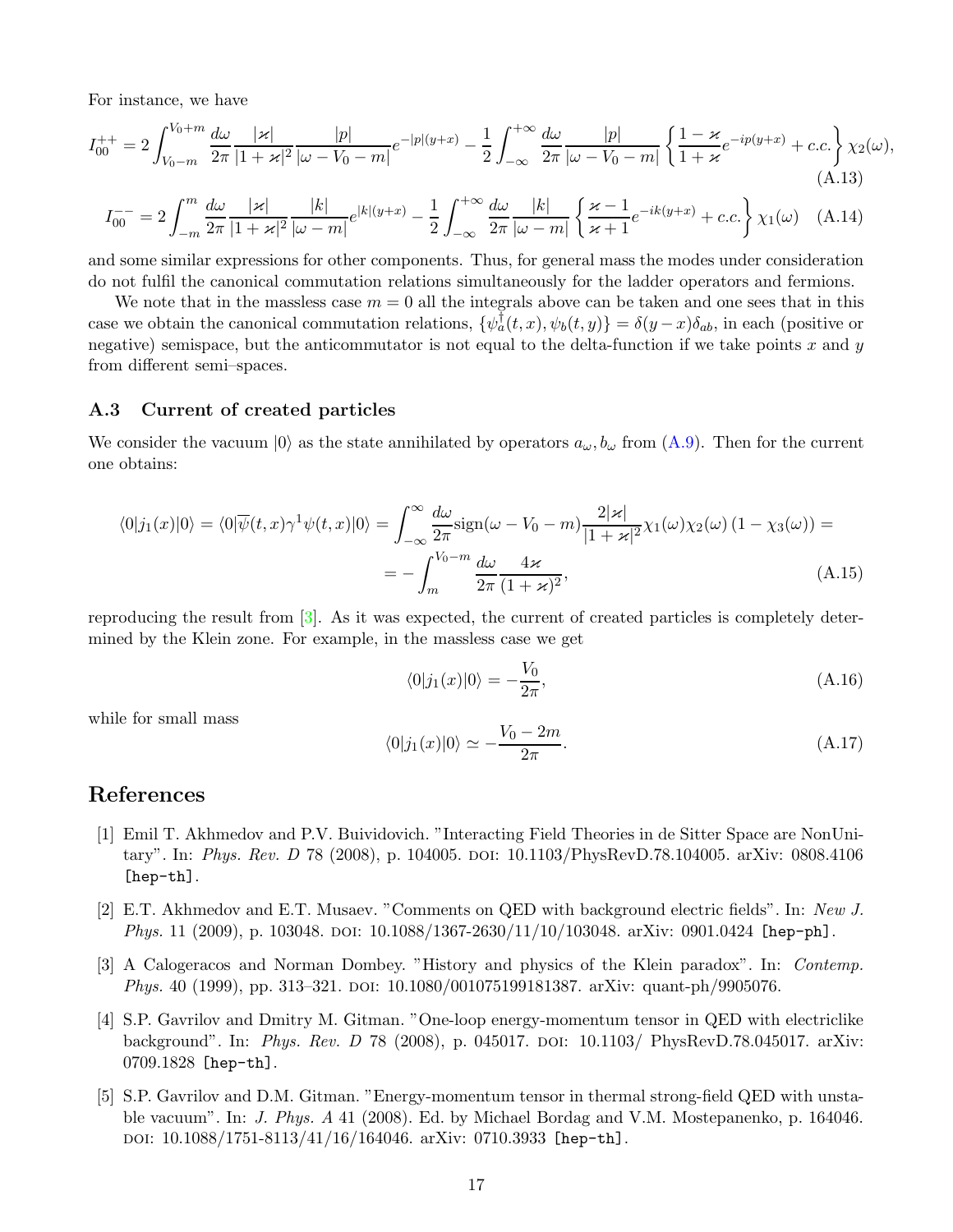- <span id="page-17-0"></span>[6] S.P. Gavrilov and D.M. Gitman. "Consistency restrictions on maximal electric field strength in QFT". In: Phys. Rev. Lett. 101 (2008), p. 130403. doi: 10.1103/ PhysRevLett.101.130403. arXiv: 0805.2391 [hep-th].
- <span id="page-17-1"></span>[7] S.P. Gavrilov, D.M. Gitman, and N. Yokomizo. "Dirac fermions in strong electric field and quantum transport in graphene". In: *Phys. Rev. D* 86 (2012), p. 125022. poi: 10.1103/PhysRevD.86.125022. arXiv: 1207.1749 [hep-th].
- <span id="page-17-3"></span><span id="page-17-2"></span>[8] S.P. Gavrilov. "Effective energy-momentum tensor of strong-field QED with unstable vacuum". In: J. Phys. A 39 (2006), pp. 6407–6413. DOI: 10.1088/0305-4470/39/21/S35. arXiv: hep-th/0510093.
- <span id="page-17-4"></span>[9] S.P. Gavrilov and D.M. Gitman. "Vacuum instability in external fields". In: Phys. Rev. D 53 (1996), pp. 7162–7175. doi: 10.1103/PhysRevD.53.7162. arXiv: hep-th/9603152.
- <span id="page-17-5"></span>[10] Paul R. Anderson and Emil Mottola. "Instability of global de Sitter space to particle creation". In: Phys. Rev. D 89 (2014), p. 104038. doi: 10.1103/PhysRevD.89.104038. arXiv: 1310.0030 [gr-qc].
- [11] Paul R. Anderson and Emil Mottola. "Quantum vacuum instability of "textquotedblleft eternal" textquotedblright – de Sitter space". In: Phys. Rev. D 89 (2014), p. 104039. DOI: 10.1103/Phys-RevD.89.104039. arXiv: 1310.1963 [gr-qc].
- <span id="page-17-7"></span><span id="page-17-6"></span>[12] Y. Kluger et al. "Fermion pair production in a strong electric field". In: Phys. Rev. D 45 (1992), pp. 4659–4671. doi: 10.1103/PhysRevD.45.4659.
- <span id="page-17-8"></span>[13] A.A. Grib, S.G. Mamaev, and V.M. Mostepanenko. "Quantum effects in intense external fields". 1980.
- <span id="page-17-9"></span>[14] Julian S. Schwinger."On gauge invariance and vacuum polarization". In: Phys. Rev. 82 (1951). Ed. by K.A. Milton, pp. 664–679. DOI: 10.1103/PhysRev.82.664.
- [15] E.T. Akhmedov, N. Astrakhantsev, and F.K. Popov. "Secularly growing loop corrections in strong electric fields". In: *JHEP* 09 (2014), p. 071. doi: 10.1007/JHEP09(2014)071. arXiv: 1405.5285 [hep-th].
- <span id="page-17-10"></span>[16] E.T. Akhmedov and F.K. Popov. "A few more comments on secularly growing loop corrections in strong electric fields". In: *JHEP* 09 (2015), p. 085. doi:  $10.1007/$  JHEP09(2015)085. arXiv: 1412.1554 [hep-th].
- <span id="page-17-11"></span>[17] A.I. Nikishov. "Problems of intense external-field intensity in quantum electrodynamics". In: Journal of Soviet Laser Research volume 6, p. 619–717 (1985).
- <span id="page-17-12"></span>[18] A. Chervyakov and H. Kleinert. "On Electron"textendash – Positron Pair Production by a Spatially Inhomogeneous Electric Field". In: *Phys. Part. Nucl.* 49.3 (2018), pp. 374–396. DOI: 10.1134/S1063779618030036. arXiv: 1112.4120 [hep-th].
- <span id="page-17-13"></span>[19] Valeriya Akhmedova and Emil T. Akhmedov. "Selected Special Functions for Fundamental Physics". SpringerBriefs in Physics. Springer, 2019. poi:  $10.1007/978-3-030-35089-5$ .
- <span id="page-17-14"></span>[20] Jochen Zahn."The current density in quantum electrodynamics in time-dependent external potentials and the Schwinger effect". In: *J. Phys. A*  $48.47$  (2015), p. 475402. doi: 10.1088/1751-8113/48/47/475402. arXiv: 1501.06527 [hep-th].
- <span id="page-17-15"></span>[21] Sang Pyo Kim, Hyun Kyu Lee, and Yongsung Yoon. "Schwinger Pair Production at Finite Temperature in QED". In: *Phys. Rev. D* 79 (2009), p. 045024. doi:  $10.1103/$  PhysRevD.79.045024. arXiv: 0811.0349 [hep-th].